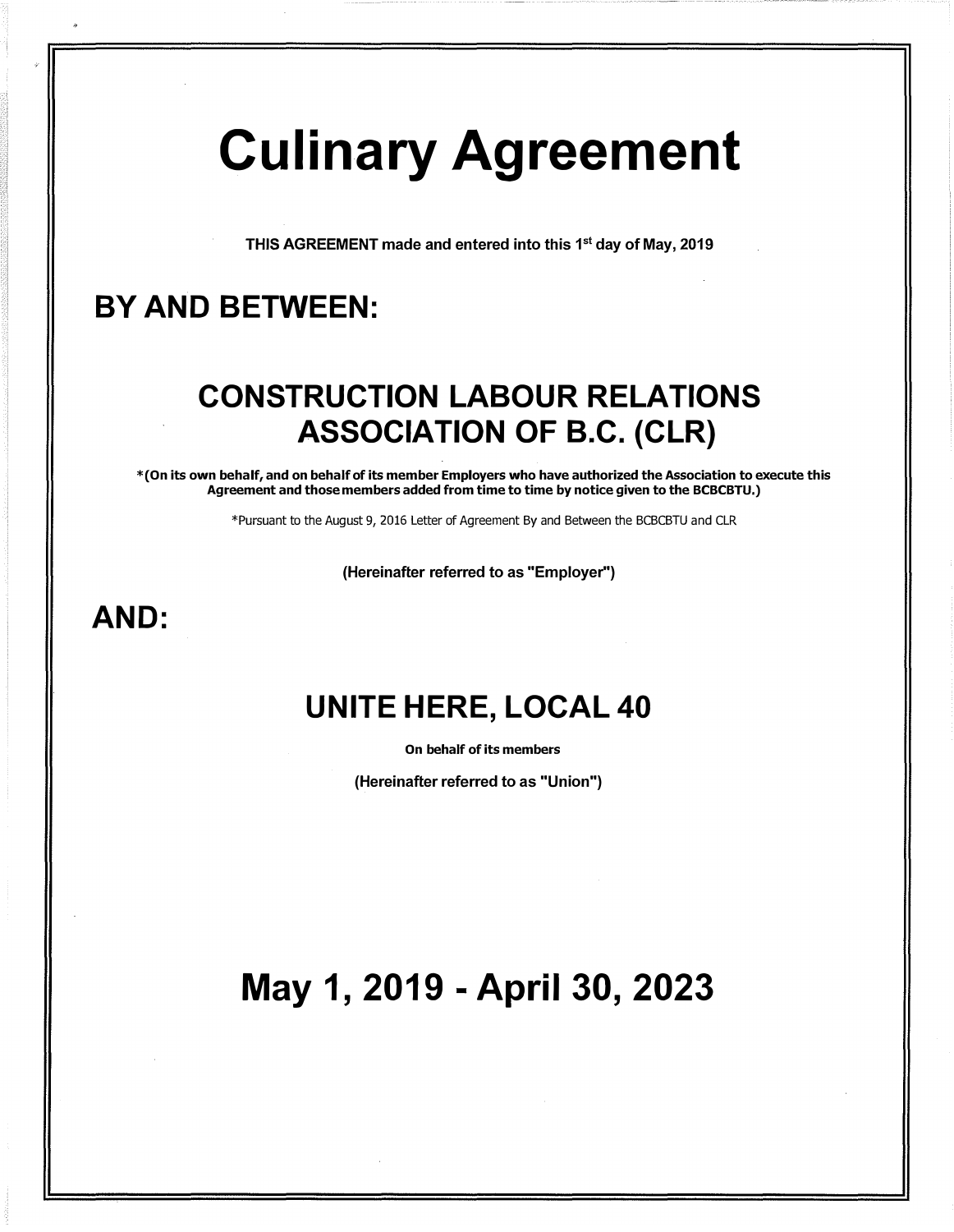$\hat{r}$ 

### **INDEX**

| Article 1.00                                                                                              |  |  |  |  |  |  |
|-----------------------------------------------------------------------------------------------------------|--|--|--|--|--|--|
| Article 2.00                                                                                              |  |  |  |  |  |  |
| Article 3.00                                                                                              |  |  |  |  |  |  |
| Article 4.00                                                                                              |  |  |  |  |  |  |
| Article 5.00                                                                                              |  |  |  |  |  |  |
| Article 6.00                                                                                              |  |  |  |  |  |  |
| Article 7.00                                                                                              |  |  |  |  |  |  |
| Article 8.00                                                                                              |  |  |  |  |  |  |
| Article 9.00                                                                                              |  |  |  |  |  |  |
|                                                                                                           |  |  |  |  |  |  |
|                                                                                                           |  |  |  |  |  |  |
|                                                                                                           |  |  |  |  |  |  |
|                                                                                                           |  |  |  |  |  |  |
|                                                                                                           |  |  |  |  |  |  |
|                                                                                                           |  |  |  |  |  |  |
|                                                                                                           |  |  |  |  |  |  |
|                                                                                                           |  |  |  |  |  |  |
|                                                                                                           |  |  |  |  |  |  |
|                                                                                                           |  |  |  |  |  |  |
|                                                                                                           |  |  |  |  |  |  |
|                                                                                                           |  |  |  |  |  |  |
|                                                                                                           |  |  |  |  |  |  |
| Article 23.00 - Construction Industry of BC Substance Abuse Testing and Treatment Program (D&A Policy) 13 |  |  |  |  |  |  |
|                                                                                                           |  |  |  |  |  |  |
|                                                                                                           |  |  |  |  |  |  |
|                                                                                                           |  |  |  |  |  |  |
|                                                                                                           |  |  |  |  |  |  |
|                                                                                                           |  |  |  |  |  |  |
|                                                                                                           |  |  |  |  |  |  |
|                                                                                                           |  |  |  |  |  |  |
|                                                                                                           |  |  |  |  |  |  |
|                                                                                                           |  |  |  |  |  |  |
|                                                                                                           |  |  |  |  |  |  |
|                                                                                                           |  |  |  |  |  |  |
|                                                                                                           |  |  |  |  |  |  |
|                                                                                                           |  |  |  |  |  |  |
|                                                                                                           |  |  |  |  |  |  |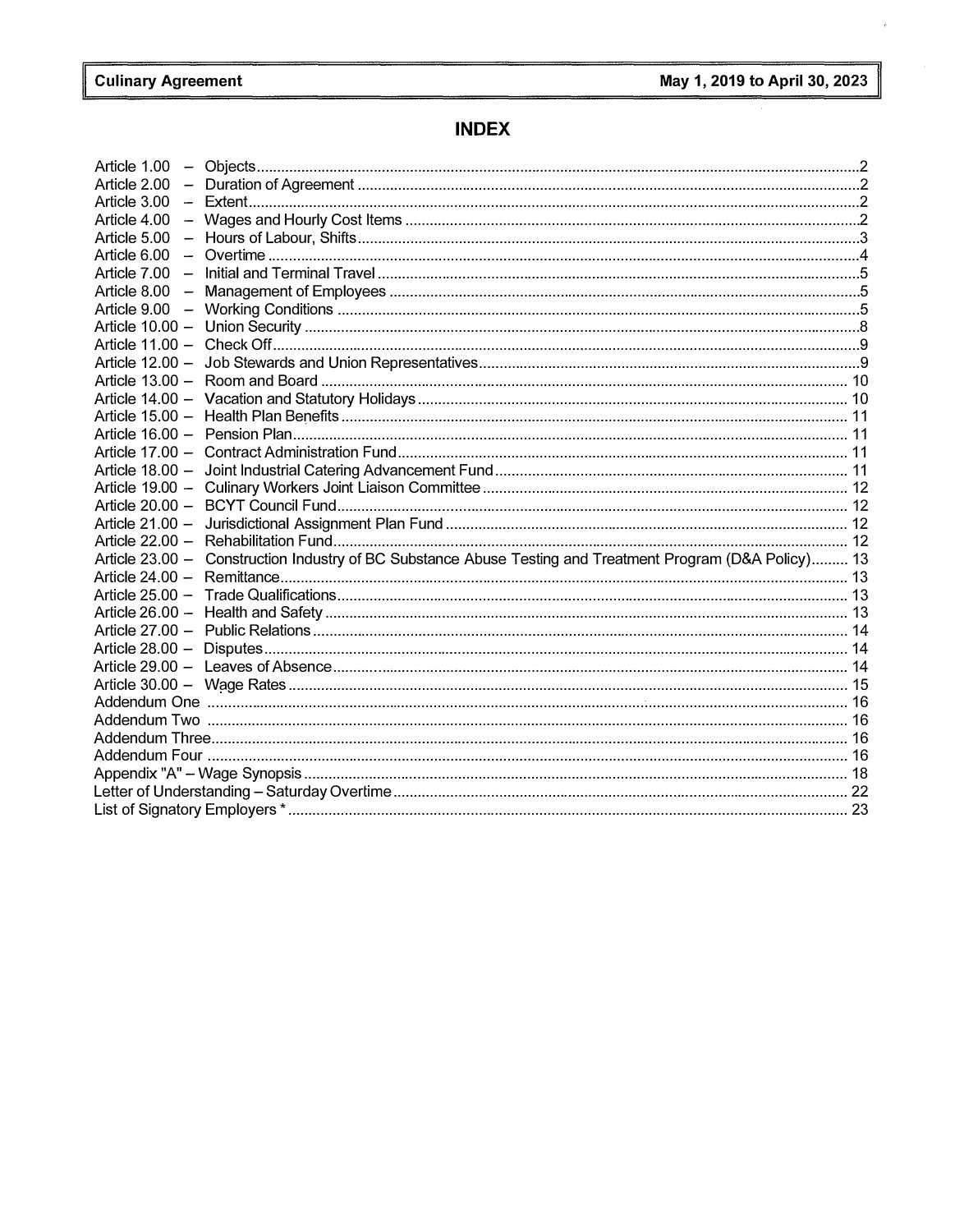#### ARTICLE 1.00 - OBJECTS

1.01 The objects of this Agreement are to stabilize the food service and catering industry; provide fair and reasonable working conditions and job security for employees; prevent strikes and lockouts; record the terms of agreement as to conditions of employment, hours of work and rates of pay and generally to assure the highest quality of production obtainable by the most economical and efficient conduct of the Employer's operations, the cleanliness and protection of the Employer's property, reasonable provisions for the safety and health of employees and the prompt and fair disposition of disputes arising out of this Agreement.

#### ARTICLE 2.00 - DURATION OF AGREEMENT

- 2.01 The term of the collective agreement shall commence on May 1, 2019 through April 30, 2023. Sixty (60) days prior to each anniversary date of the agreement, commencing March 1, 2023, it shall be mutually agreed to arrange for both trade level and main table discussions on areas of concern to the parties.
- 2.02 The operation of Sections 50(2) and (3) of the Labour Code of British Columbia Act are hereby excluded.

#### ARTICLE 3.00 - EXTENT

3.01 Application:

This Agreement shall apply to all work performed by employees of the Employer in the classifications listed herein on recognized construction projects in the Province of British Columbia.

- 3.02 The Employer signatory to this Agreement will not sub-contract any work within the jurisdiction of UNITE HERE Local 40, which is to be performed at the job site, except to a contractor who is signatory to this Agreement.
- 3.03 This Agreement shall not apply to: The Employer's employees excluded by the Labour Relations Code, nor to any other employee or employees subsequently excluded by supplementary Agreement between the Employer and the Union and without limiting the generality of the foregoing to undermentioned employees: technical, professional and supervisory staff, operating engineers and firemen or office and clerical personnel.
- 3.04 Should any part hereof or any provision herein contained be rendered and declared invalid by reason of any existing or subsequently enacted legislation or by any decree of a court of competent jurisdiction, such invalidation of such part or portion of this Agreement shall not invalidate the remaining portions hereof and such remaining portions shall continue in full force and effect.

#### ARTICLE 4.00 - WAGES AND HOURLY COST ITEMS

- 4.01 The minimum hourly wage rates provided in Appendix "A" shall remain in effect throughout the specified or extended term of this Agreement.
- 4.02 In the event of new methods being introduced to perform work not covered by the classifications specified in the Collective Agreement, such new classifications may be mutually agreed upon between the Employer and the Union. Failing mutual agreement, the matter shall be referred to the Liaison Committee.
- 4.03 There shall be no requirement to work in multiple classifications where there is an established eight (8) hour work load within the employee's dispatch classification.
- 4.04 When, to meet the Employer's requirements, an employee is temporarily transferred to a lower classification job while work is still available for them at their regular job, they shall receive the wage rate for his regular job. When, due to shortage of work, an employee is transferred to a lower classification job as an alternative to layoff or discharge the employee shall receive the wage rate for such lower classification job effective the day following such transfer.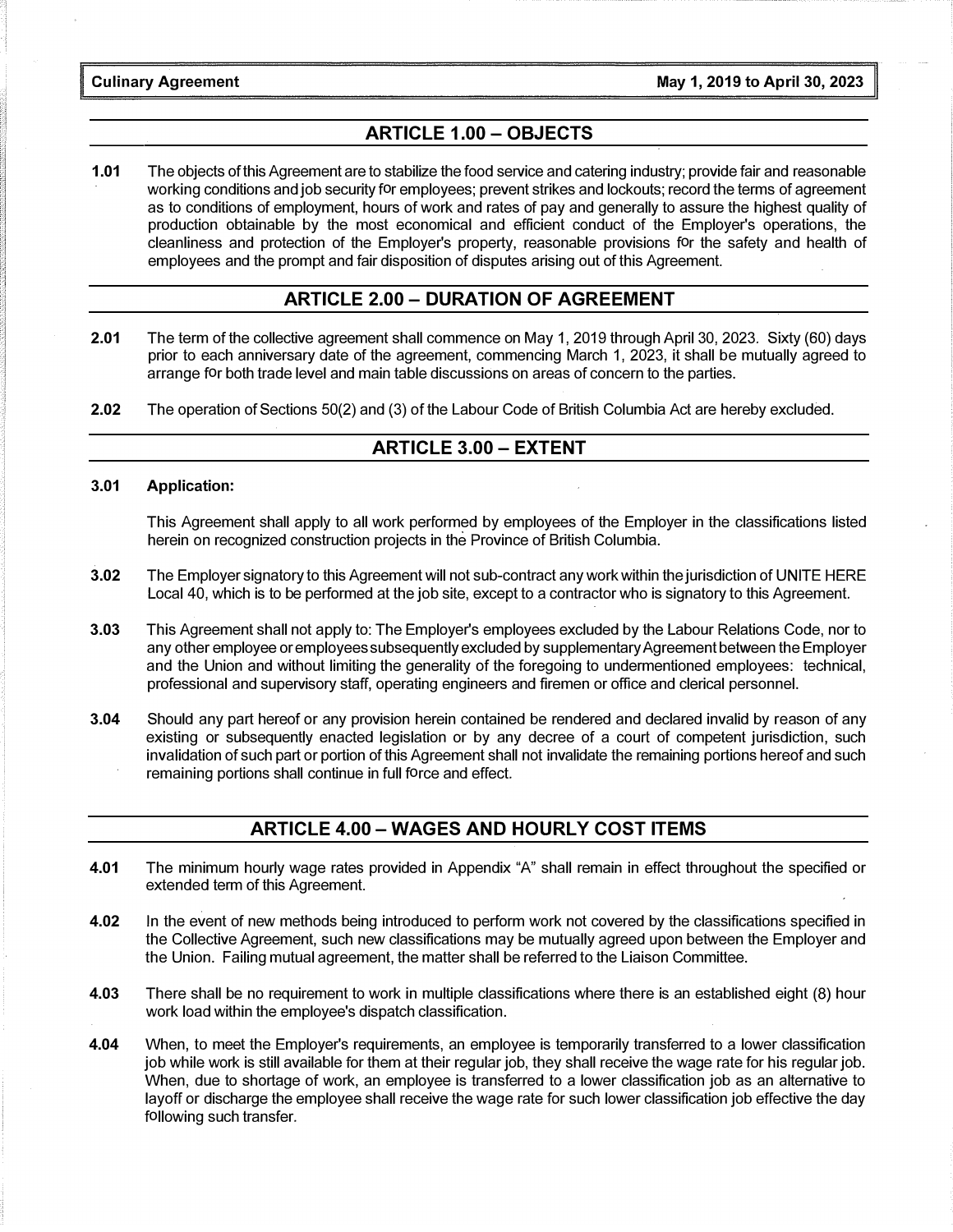- 4.05 Where an employee works in a higher hourly wage classification they shall be paid the higher rate for a minimum of four (4) hours. If they work more than four (4) hours at the higher wage classification, they shall be paid the higher rate for the entire shift. Thereafter they shall receive the wage rate for such higher rated classification.
- 4.06 A temporary transfer shall not normally exceed one-half month after which the employee shall either revert to their previous classification or transfer permanently to the new classification job, except where the employee is substituting for an employee absent for reasons of sickness, accident, vacation or other approved absence, in which case the temporary transfer may extend for a longer period.
- 4.07 Employees will be paid every second week. The Employer will determine whether to pay employees by cheque or direct deposit. To accommodate the above payroll dates, the Employer shall hold back one payroll period or any portion thereof after commencement of work. When an employee is terminated, all wages and holiday pay due shall be paid or arrangements made not later than the following day to mail these to the employee.
- 4.08 The Employer will provide either a separate or detachable itemized statement or an electronic record with each pay showing the number of hours at straight time, premium time and overtime rates, the wage rate and total deductions from the amount earned. Exchange charges will be added to the cheque or otherwise provided for by the Employer.
- 4.09 Notwithstanding any/all contrary provisions contained within this Agreement, all payroll shall be processed in a manner consistent with CRA regulations.

#### ARTICLE 5.00 - HOURS OF LABOUR, SHIFTS

- 5.01 An employee's work week shall be established as being a five (5) day work week, Monday through Friday inclusive.
- 5.02 (i) For all work performed on Saturday, the employee shall be compensated at one and one-half (1-1/2) times their base hourly rate of pay for all hours worked.
	- (ii) For all work performed on Sunday, the employee shall be compensated at two (2) times their base hourly rate of pay for all hours worked.
- 5.03 No employee covered and within the scope of this Agreement shall be employed at straight time for more than:
	- (i) Eight (8) hours in any one day
	- (ii) Forty (40) hours in any one work week
	- (iii) Following five (5) consecutive days in any one work week, all employees covered by this Agreement shall be entitled to two (2) consecutive days off.
- 5.04 The Employer will schedule and operate shifts such as may be required and such shifts shall be either in conjunction or overlapping.
- 5.05 It is understood and agreed that split shift or night shift premiums are not to be included in the base hourly rate when computing overtime hourly rates.
- 5.06 On a split shift, all hours worked after twelve (12) hours from commencement of the shift shall be paid at a premium rate. i.e Monday through Friday at time and one-half (11/2) the base hourly rate for their classification.

Saturday will be paid at the rate of time and one-half  $(1\frac{1}{2})$  the base hourly rate for the employee's classification.

Sunday will be paid at the rate of double-time the base hourly rate for the employee's classification.

5.07 An employee whose work schedule requires them to work a split shift shall be paid an additional forty-five cents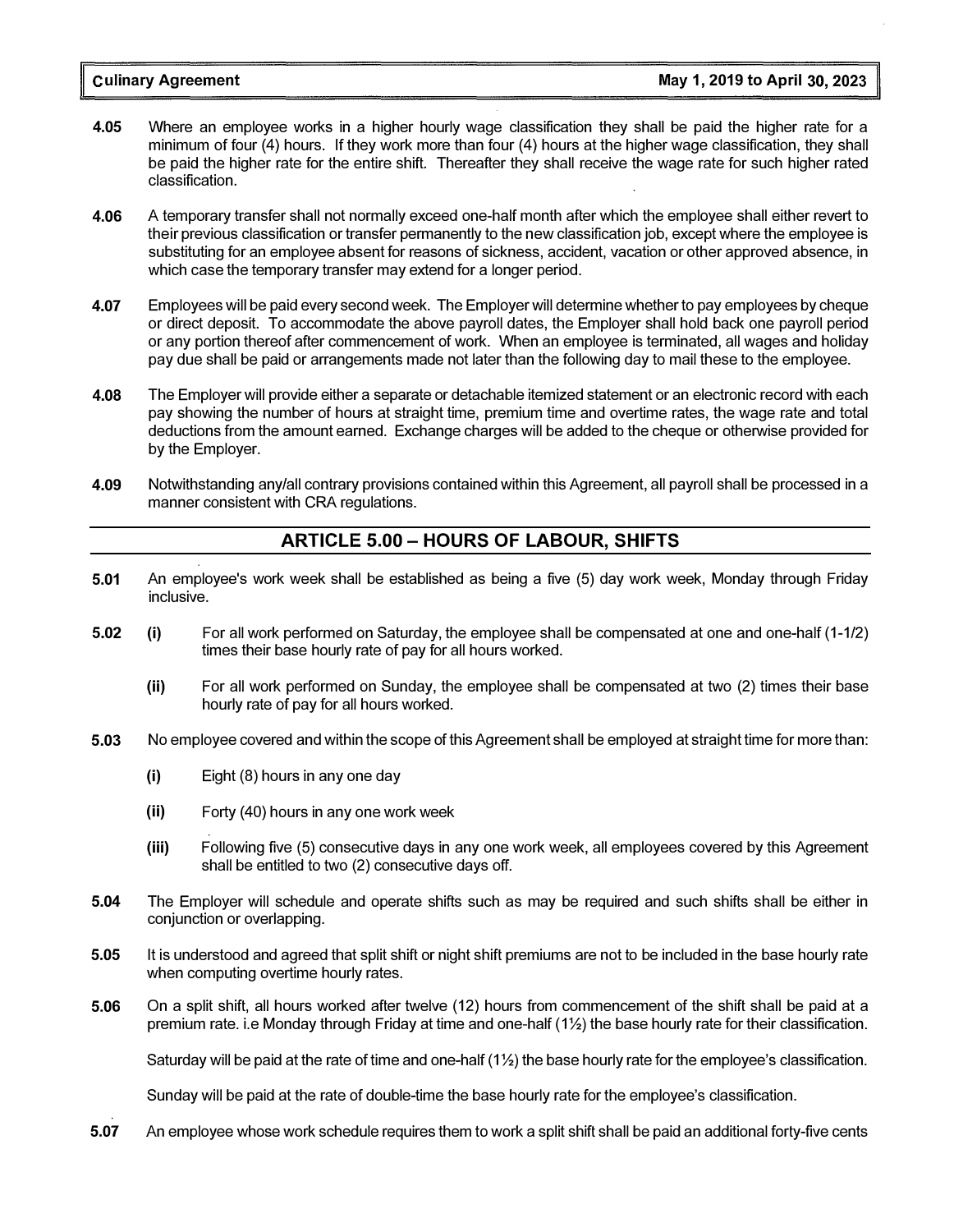#### Culinary Agreement

(\$0.45) per hour.

- 5.08 An employee whose work schedule requires them to work a night shift shall be paid an additional fifty-five cents (\$0.55) per hour. To qualify for night shift premium, an employee must work the majority of their shift between the hours of six  $(6)$  p.m. and six  $(6)$  a.m.
- 5.09 An employee whose work schedule requires them to work a night shift split shall be paid an additional one dollar (1.00) per hour.
- 5.10 To qualify for night shift split premium, an employee must work the majority of the shift between the hours of six (6) p.m. and six (6) a.m.
- 5.11 Where an employee is called out to work and no work is performed, they shall be paid two (2) hours:
	- (i) On a regular shift at straight time rate
	- (ii) On other than regular shifts at prevailing overtime rate
- 5.12 Where an employee is called out to work at any time and work is performed, they shall be paid a minimum of four (4) hours:
	- (i) On regular shifts at straight time rate
	- (ii) On other than regular shifts prevailing overtime rate
- 5.13 The Employer shall pay to every employee who works in excess of four (4) hours and less than eight (8) hours in any day at least eight (8) hours' wages for each such day, provided the employee is available for work.
- 5.14 All employees shall be allowed two (2) ten (10) minute rest periods each, in addition to meal times and at a time to be determined by the Employer, such minutes to be taken on the Employer's time. Where work is scheduled for ten ( 10) hours, there shall be two (2) fifteen (15) minute rest breaks inclusive of compressed work weeks.
- 5.15 Daily work schedules shall be posted in a place accessible to the employees. Such schedule shall denote the name of the employee, classification, starting and completion time; also specified meal time.
- 5.16 An allowance for turnaround or periodic leave will be provided on a "use it or lose it" basis. The allowance will be based on the following formula:

| 250 km to 500 km   | \$175.00 |
|--------------------|----------|
| 501 km to 750 km   | \$275.00 |
| 751 km to 1,000 km | \$375.00 |
| over 1,000 km      | \$475.00 |

The mileage will be computed from the project to the dispatch point or employee's place of domicile as stipulated in the respective collective agreement. It is agreed that the above amounts will be paid only once for each turnaround.

5.17 It is understood and agreed that an employee, at their option, may be paid the cost of transportation to and from the project subject to the same conditions that govern transportation where the employee has accumulated forty-five (45) days from initial hire or forty-five (45) days from their last time out on a long weekend as described in 14.03 of this Agreement. The time off will be for such long weekend unless otherwise agreed between the employee and Employer. Failure to return on such agreed upon leave will result in self-termination.

#### ARTICLE 6.00 - OVERTIME

6.01 The first two (2) hours of overtime Monday through Friday shall be paid at the rate of time and one-half (1 $\frac{1}{2}$ ),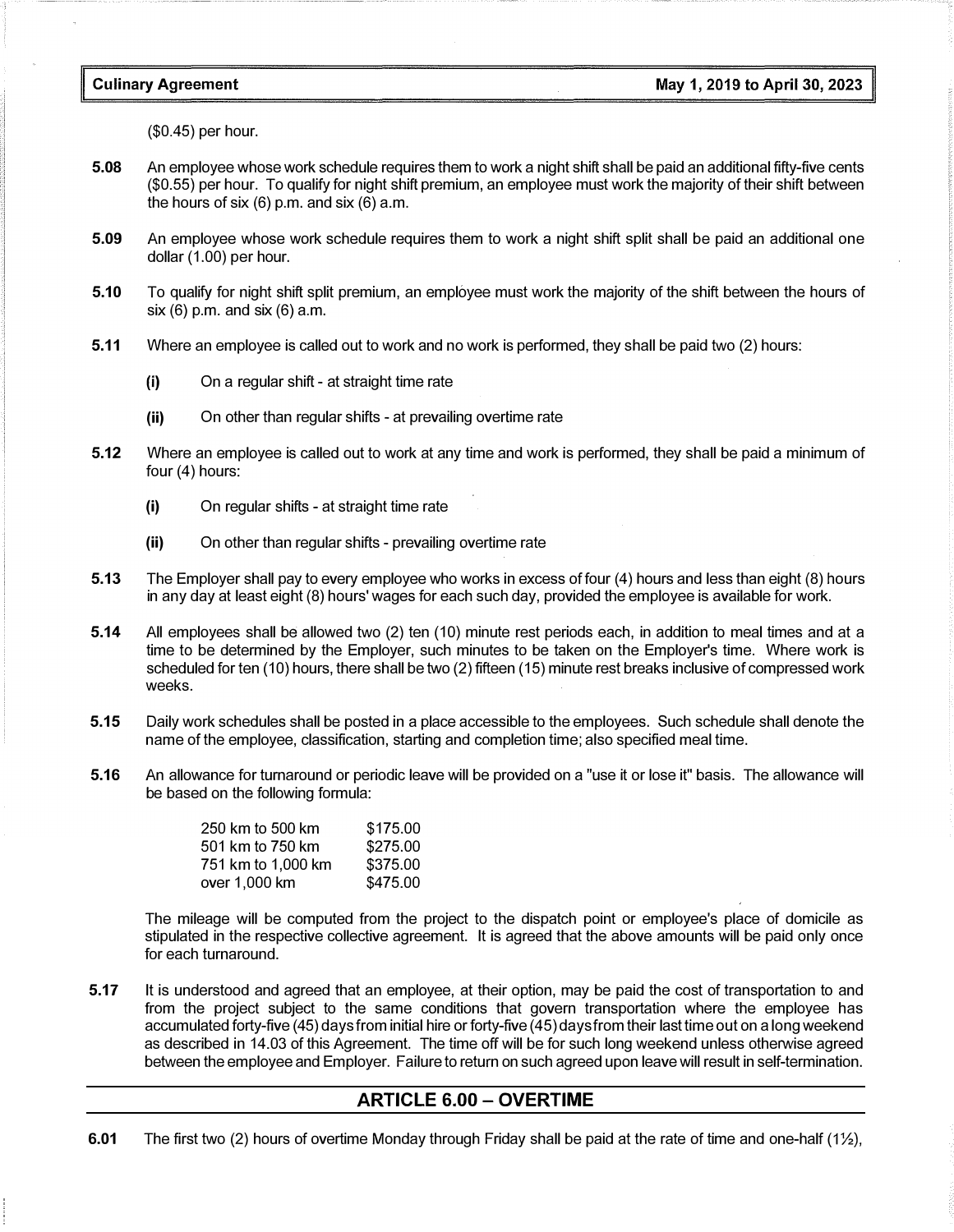and double-time thereafter. The first eight (8) hours on Saturday may be worked at time and one-half (1% ), and double-time thereafter. Double-time rates shall apply on Sundays and statutory holidays.

Saturday overtime has been sunset for the term of this Agreement at one and one-half (1<sup>1</sup>/<sub>2</sub>) times for the first ten (10) hours on all projects. See LOU re: Saturday Overtime Rates attached to this Agreement.

#### ARTICLE 7.00 - INITIAL AND TERMINAL TRAVEL

#### 7.01 Travel Allowance

Employees required to travel to and from out-of-town jobs shall receive the following travel allowance from the point of dispatch or residence whichever is closer to the job:

Fifty-eight cents (\$0.58) per kilometre by the most direct route inclusive of ferry expense (driver and vehicle – ferry standard 20 feet) from the point of dispatch or residence, whichever is closer to the job. The amount per kilometre will be adjusted based on the annual published amount as established by the Canada Revenue Agency for reasonable daily vehicle mileage expenditures.

Mutual agreement of the Employer and employees is required for the use of air transportation. Should air transportation be used, the Employer shall pay air transportation costs inclusive of ground transportation at the terminus.

- 7.02 (i) If an employee is laid off due to lack of work, becomes seriously ill, suffers a time-loss injury or leaves the job for authentic compassionate grounds involving immediate family (Mother, Father, Spouse, Child, Brother, Sister), travel allowance as provided in 7.01 will be provided.
	- (ii) If an employee voluntarily terminates employment or is discharged for cause without having been on the job a minimum of fifteen ( 15) calendar days, the cost of initial and terminal travel to the job will be deducted from the employee's pay cheque.
	- (iii) If an employee terminates employment or is discharged for cause after having been on the job for fortyfive (45) calendar days, return travel allowance or transportation will be provided by the Employer.

#### ARTICLE 8.00 - MANAGEMENT OF EMPLOYEES

8.01 The Employer has the right to manage its operations, which right includes but is not limited to the hiring and direction of the working forces, the right to hire, discharge, promote, demote, transfer, discipline, lay-off and terminate employees for cause, the determination of job content, the assignment of all work and the determination of the qualifications of each employee to perform such work, the methods and processes and means of production in the carrying out his obligations and services, providing the Employer, in exercising its rights observes the provisions of the Agreement. The Employer also has the right to the adoption, publication and enforcement of all rules for the promotion of safety, health, efficiency and for the protection of the employees and the Employer's property, equipment, products and services.

#### **ARTICLE 9.00 - WORKING CONDITIONS**

- 9.01 Employees covered by this Agreement shall take orders from the supervisor to whom they are assigned or if the supervisor is not immediately available, then from general management.
- 9.02 No employee, while on the Employer's payroll, shall engage in other employment for financial gain provided they are working or offered work by the Employer to the extent of the regular hours provided in this Agreement.
- 9.03 Except as otherwise provided herein, uniforms and tools as required by the Employer to be used by employees will be supplied upon a deposit of ten dollars (\$10.00) by the employee. At the time of termination and upon return of such uniforms and/or tools, the deposit will be refunded. Any shortages will be paid by the employee.
- 9.04 Nothing herein shall prevent any employee from supplying their own tools. However, any employee so doing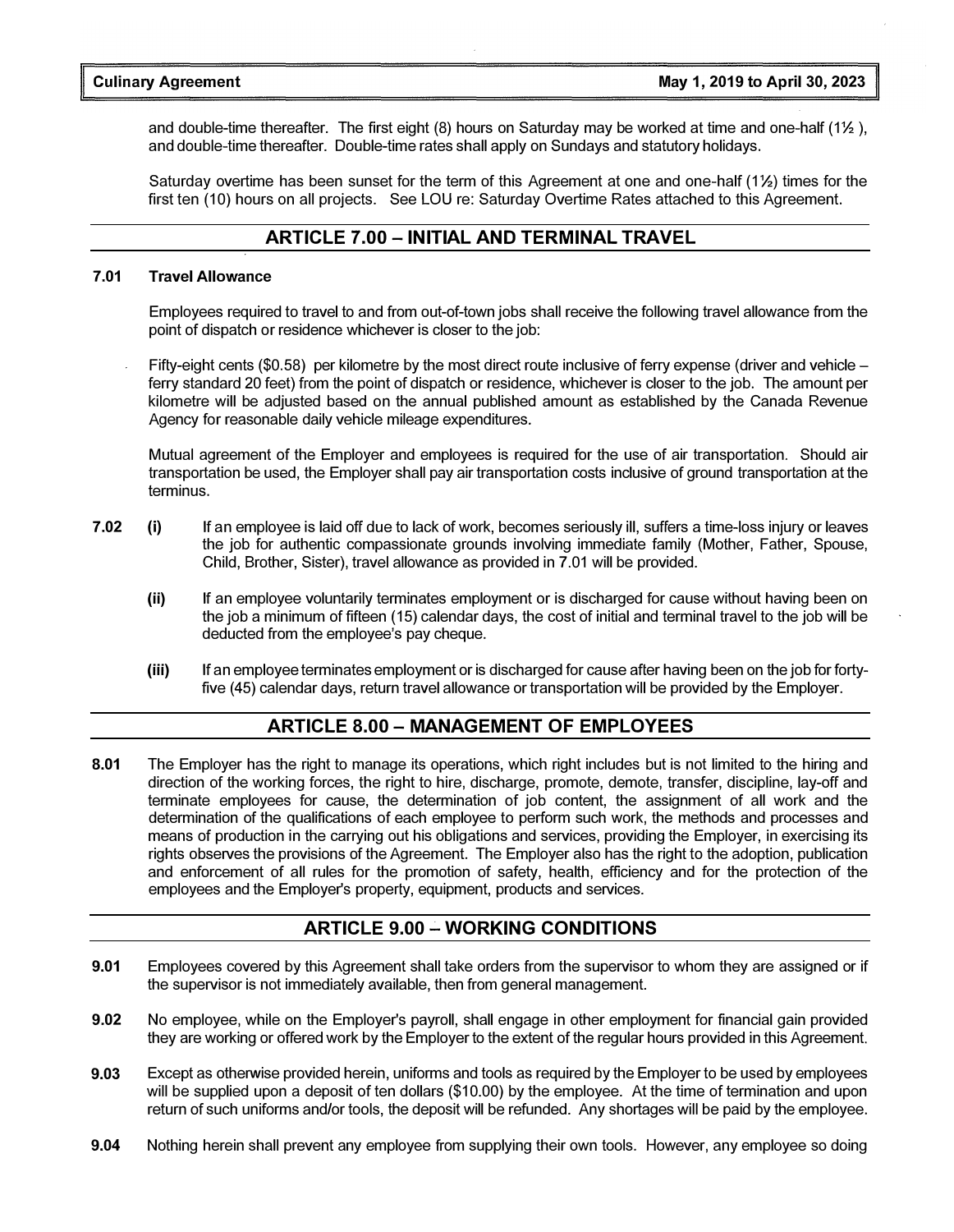will be required to file with the Employer an inventory of all tools brought on the job, and the Employer may check this inventory against the tools taken off the job by the employee.

- 9.05 At each camp a Head Camp Attendant shall be employed. The Employer shall determine when the Head Camp Attendant is to be employed, but in any case it shall not be later than the fourth  $(4<sup>th</sup>)$  Camp Attendant hired.
- 9.06 When a meal which consists of two (2) or more "choices" is being prepared, a chef and/or a first cook shall be on duty.
- 9.07 A second or a higher classification cook will be on duty for the preparation and service of the breakfast meal.
- 9.08 When defining camp occupancy this shall be determined by the addition of all boarders to include culinary and bunkhouse employees.
	- {i) The parties understand and agree that during the course of this Agreement a committee of three (3) members representative of the Employer and three (3) members representative of the Union shall meet to review the question of defining camp occupancy. The committee may not make changes to the Collective Agreement unless by unanimous consent of the members of the committee.
- 9.09 Casual meals would be counted in camp occupancy as three (3) casual meals equals one (1) boarder.

#### 9.10 Mess Hall Attendant Work Loads:

The M.H.A. work load shall be seventy-five (75) seats per M.H.A. Wherein two (2) or more sittings are required, the parties shall meet and resolve the M.H.A. work load for that project.

#### 9.11 Camp Attendants Work Loads:

#### 1. Servicing a 44 Person Unit

44 occupied rooms 22 bathrooms laundry room dry room 1 walk down tool box towels (in and out) 2 credits if required to enter a  $3<sup>rd</sup>$  bunkhouse to complete the daily workload requirements 2 credits for the  $2<sup>nd</sup>$  and subsequent walk downs 2 credits for each checkout over 5 to a maximum of 12 checkouts

#### 2. Servicing 42 Person Unit

- 42 occupied rooms
- 1 hall
- 1 ablution unit
- 1 dry room
- 1 laundry room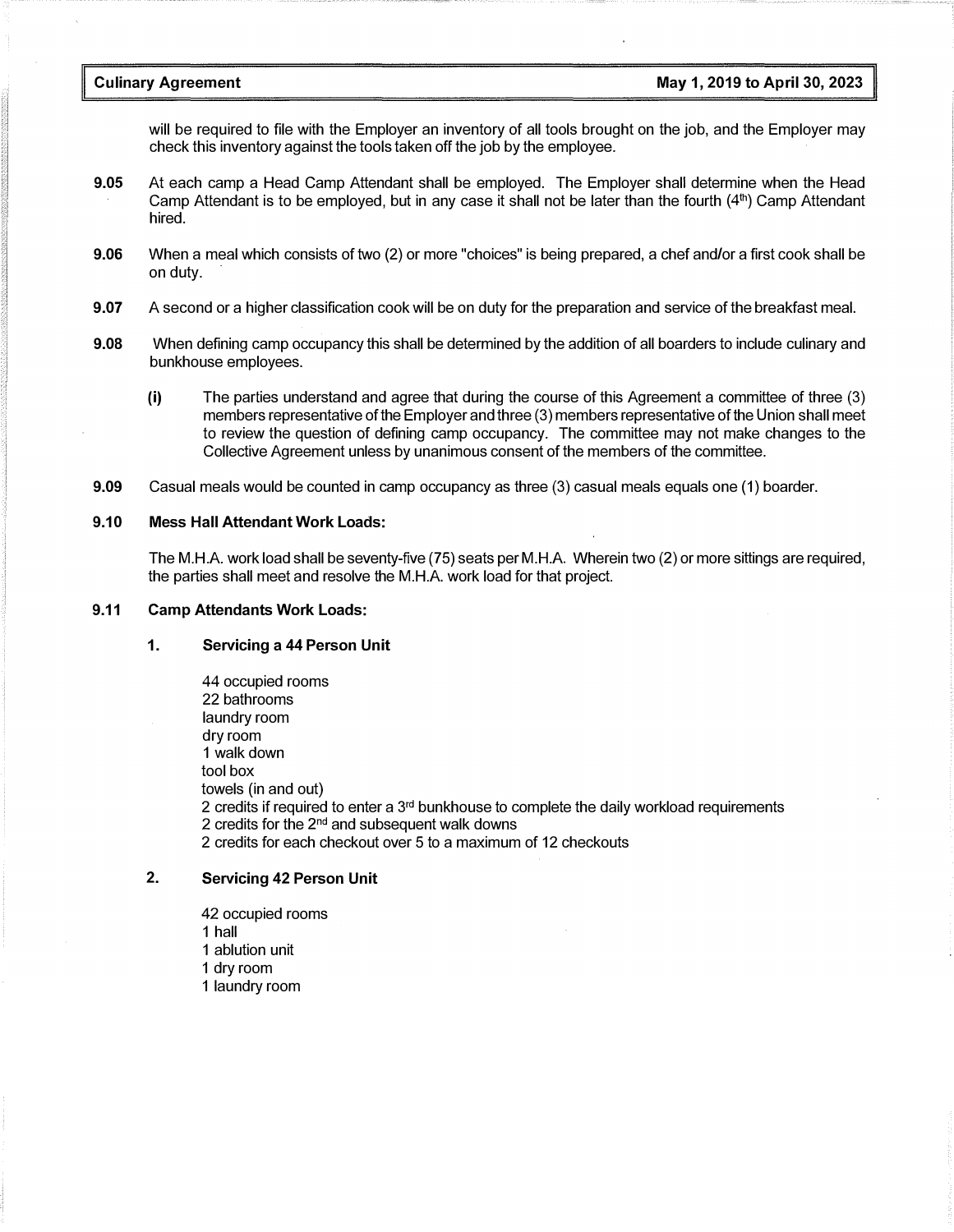#### 3. Servicing 40 Person Unit

40 occupied rooms . 1 hall 1 ablution unit 1 dry room 1 laundry room

#### 4. Servicing 20 Person Unit

40 occupied rooms 2 halls 2 ablution units 2 dry rooms 2 laundry rooms

#### 5. Servicing 30 Person Unit

45 occupied rooms 1-1/2 halls 1-1/2 ablution units 1-1/2 dry rooms 1-1/2 laundry rooms

#### 6. Rooming Evaluation

5 occupied rooms per hour with proportionate attendant facilities.

#### 9.12 Weekend Camp Attendant Work Loads:

Definition of a weekend is defined only to be where the majority of the outside trades are not working on a Saturday and/or Sunday or a long weekend. Where a C.A. is required to work outside of their home unit, they shall be required to service forty (40) rooms without attendant facilities in a maximum of:

- (i) Servicing a twenty (20) person unit to a maximum of six (6) units
- (ii) Servicing a thirty (30) person unit to a maximum of six (6) units
- (iii) Servicing a forty-two (42) person unit to a maximum of six (6) units
- (iv) Servicing a forty (40) person unit to a maximum of six (6) units
- (v) Should a C.A. be required to clean the attendant facilities, they shall be treated as individual rooms i.e. dry room, laundry room, showers, ablution units and halls.
- (vi) Overtime evaluations: five (5) occupied rooms per hour overtime. three (3) occupied rooms per one-half hour overtime.
- 9.13 It is agreed and understood that, should trailers be placed in service other than the aforementioned, then the work loads for such units shall be determined by the Culinary Workers' Joint Liaison Committee.
- 9.14 When a grievance is presented questioning the allotted time for cleaning recreation rooms, commissaries and/or offices, such grievance shall be resolved by the Culinary Workers' Joint Liaison Committee.
- 9.15 All lunch packs shall be prepared by a member of this Union.
- 9.16 (a) In considering lay-offs, the Employer will use continuity of employment, skill and ability as principal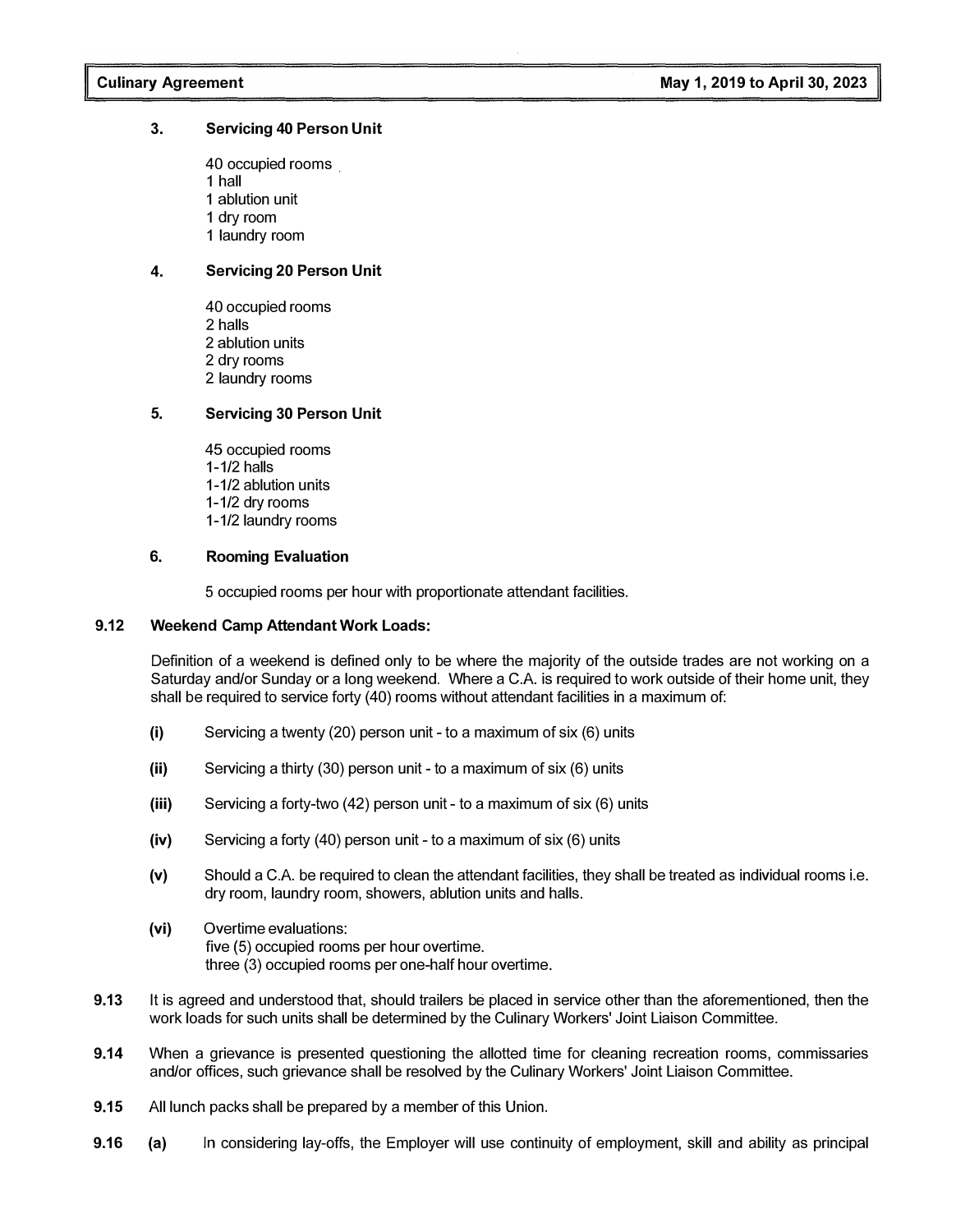considerations of continued employment.

- (b) It is understood and agreed that the intent is to prohibit favouritism and cliques in determining lay-offs and shall not be construed as the only consideration of lay-offs.
- 9.17 Where there are no adequate facilities for First Aid in the camp location, an employee with the minimum "C" Industrial First Aid Ticket will be available and shall be paid a premium of twenty-five cents (\$0.25) per hour over the regular hourly rate for all hours worked.
- 9.18 A telephone(s) shall be made available to all employees at all times for incoming or outgoing emergency purposes, and incoming messages of an emergency nature shall be relayed immediately. No employee shall be permitted to use a cell phone or smart phone for personal purposes during working hours, excluding rest and meal breaks, except in case of an emergency. Repeated violations of the foregoing shall constitute just cause for discipline, up to and including termination.
- 9.19 The Parties agree that discrimination under the prohibited grounds of the BC Human Rights Code shall not be tolerated within the open and inclusive craft building trades construction industry.
- 9.20 No employee shall be required to install any app on their personal phone as a condition of employment.

#### ARTICLE 10.00 - UNION SECURITY

- 10.01 All employees covered by this Agreement shall, as a condition of employment, be members of or make application for membership in the Union.
- 10.02 The Employer shall requisition workers from the Union, it being understood and agreed that such workers shall have been registered as unemployed camp members prior to having their names placed on the dispatch board in accordance with the dispatch rules as approved, from time to time, by the Culinary Workers Joint Liaison Committee. In the event that the Union is unable to supply qualified and competent workers acceptable to the Employer, then the Employer may engage workers from any source and the Union agrees to assist the Employer by all means in its power to secure the necessary qualified and competent workers.
- 10.03 The parties agree that the Union shall have the right to dispatch up to fifty percent (50%) of the Employer's new staff requirements per project.
	- (i) The following formula shall apply to all new hires or replacements, excepting employees required in the classifications of Chef and Head Camp Attendant or an employee having been named job steward by the Union.

In selecting new hires or replacements, odd numbers will be selected by the Union and even numbers will be selected by the Employer.

- (ii) All job placements will be secured through the Vancouver Union Office, and each employee so hired must secure a clearance slip by phone or other notification or they will not be allowed to commence work. There will be no Saturday or Sunday dispatch. Emergency or out of town hirings must be approved by the Union. The Union dispatch office shall be open Monday to Friday excepting Statutory Holidays.
- (iii) Personnel who are relieved of employment due to a temporary reduction of camp occupancy shall maintain recall rights for a period of thirty (30) days. Should the camp occupancy increase, such employees shall be recalled in proportion to the requirements of the camp occupancy. The considerations exercised in Article 9.16 shall apply.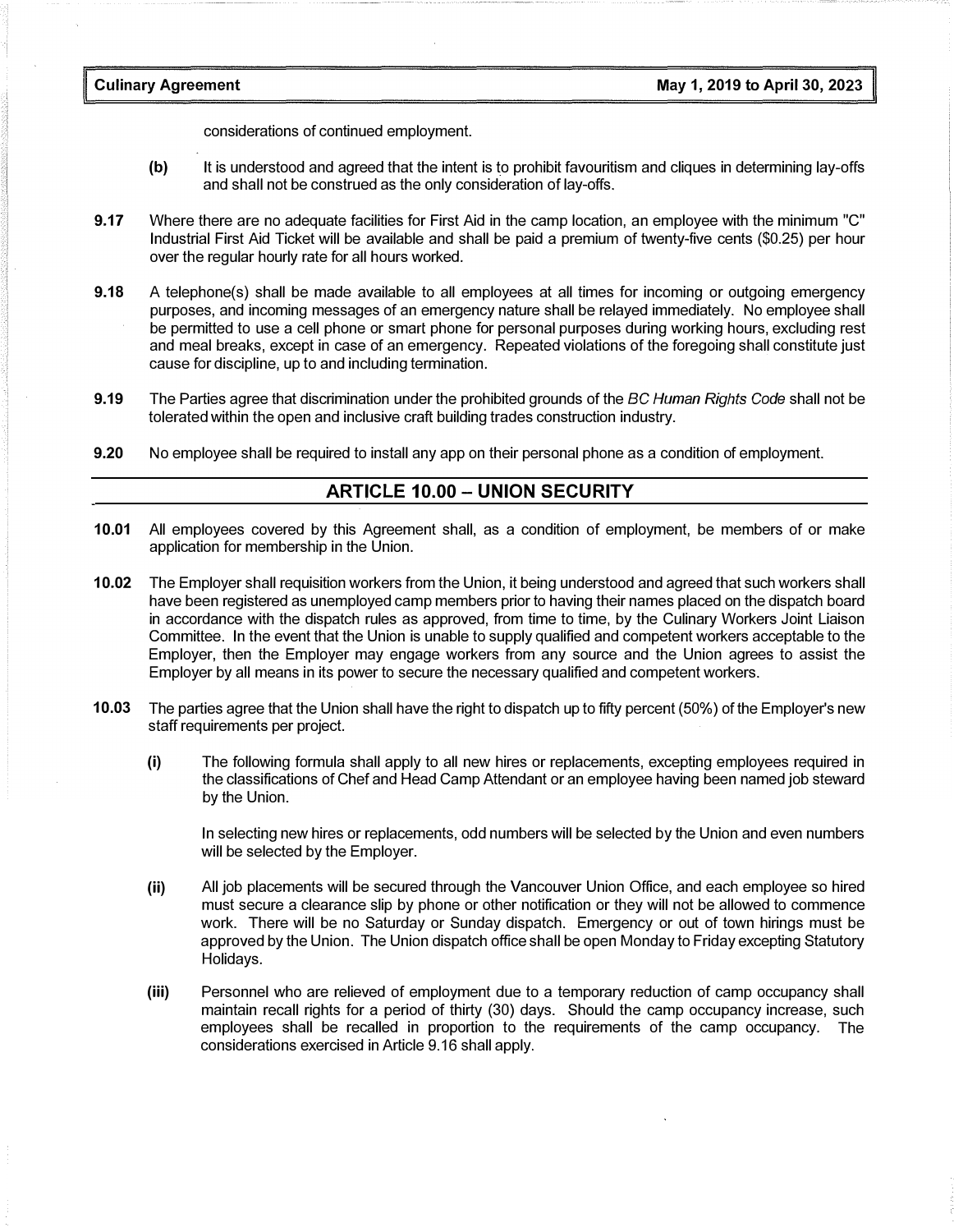- 10.04 Employees secured through sources other than the Union shall be informed by the Employer that it is a condition of employment that within fourteen (14) days from the date of engagement they apply for membership in the Union, it being understood that failing to make proper application the employee may be replaced by a competent Union tradesperson when available.
- 10.05 No employee shall be compelled to or allowed to enter into any individual contract or agreement with their Employer concerning the conditions of employment varying the conditions of employment contained herein.
- 10.06 The Employer will be allowed to rehire by name request members who have worked for the Employer within the previous twelve (12) months within the jurisdiction of Local 40 only. The employee who has quit their job must have been on the dispatch board of the Union for at least thirty (30) calendar days before being eligible for name request.
- 10.07 A standard daily time slip shall be completed by all employees covered by this Agreement immediately following the employee's work day. Such slips shall show the total hours of work performed at straight time, premium time and overtime.

In order that such slips be considered as valid in the compilation of overtime hours, the Camp Manager shall sign the slip verifying the information contained therein.

Time slips shall be provided by the Union and shall be available on request of the Employer on an equal cost sharing basis.

- 10.08 Whenever an employee is to be terminated for cause, the Job Steward shall be present at their dismissal and the employee shall be given the cause for dismissal in writing; copies of this termination slip must be forwarded to the Union and Company offices.
- 10.09 Where no Job Steward is available, the employee shall be given the cause for dismissal in writing and copies of same shall be forwarded to the Union and Company offices.
- 10.10 Where an employee is laid off for lack of work, such employee shall receive a termination slip so stating. Copies of such notice must be forwarded to the Union and Company offices.
- 10.11 A standard form for use in termination shall be used and such form shall be provided to the Employer by the Union.

#### ARTICLE 11.00 - CHECK OFF

11.01 The Employer agrees to deduct initiation fees, Union dues and assessments upon receipt of a signed authorization by an employee on the following pay period. Such authorization to be completed and signed by the employee on commencement of employment. The monies are to be remitted by the Employer on or before the fifteenth (151h) day of the month following the month those deductions were made and mailed to the secretary of the Union. All employees coming into the bargaining units shall complete and sign the Union application card. These cards will be supplied to the Employer by the Union.

#### ARTICLE 12.00 - JOB STEWARDS AND UNION REPRESENTATIVES

- 12.01 On all projects, a steward will be the first placement in their classification. When a vacancy is created by a job steward leaving the project, for any reason, that position will be immediately filled by another designated job steward selected by the Union or dispatched by the Union.
- 12.02 There shall be one (1) job steward per project, and they shall not be discriminated against in the execution of their duties as job steward. The job steward shall be recognized as the spokesperson for the Union. The Union will notify the Employer, in writing, the name of the job steward who is to be recognized as the spokesperson and any changes thereof. The job steward shall not be terminated from their classification, except on job completion (no other employee remains employed within their classification) or, if terminated for cause, in which case such cause shall be stated in writing to the Union within seven (7) working days of such termination.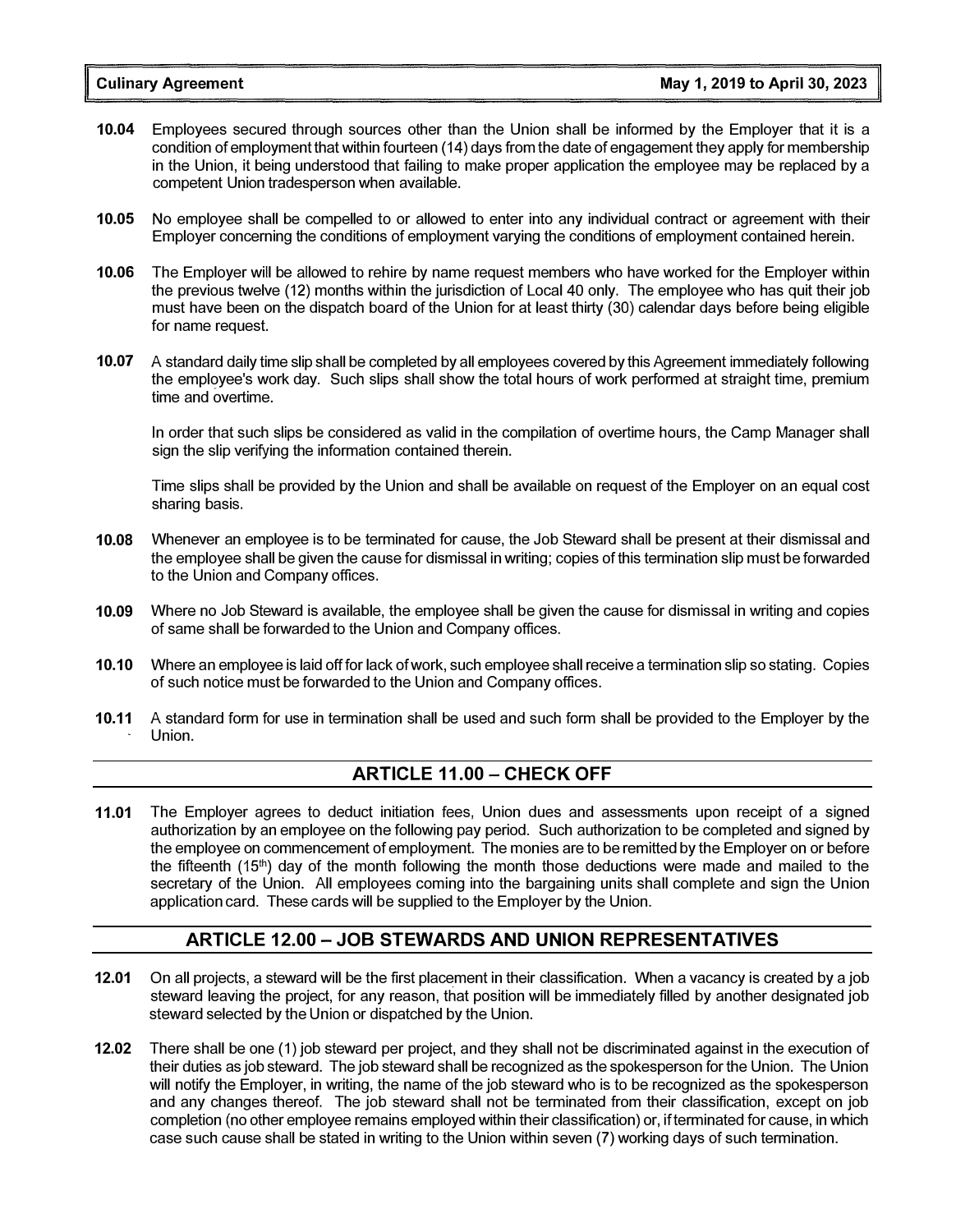#### Culinary Agreement May 1, 2019 to April 30, 2023

12.03 The members on the project may elect shop stewards whose duties will be to assist the job steward up to Stage 1 of the grievance procedure.

#### ARTICLE 13.00 - ROOM AND BOARD

- 13.01 Each employee shall be provided with accepted Building Trades standard camp and board accommodation at no cost to the employee. Such standards are set out in the Camp Rules and Regulations approved by the B.C. & Yukon Territory Building and Construction Trades Council and the Construction Labour Relations Association of B.C. dated for reference January 1, 2008 to December 31, 2014.
- 13.02 As a condition of employment, members of the Union shall be accommodated at the camp provided by the Employer; such employees must accept such accommodation and no subsistence or other allowance will be provided in lieu of such accommodation.
- 13.03 Any employee covered by this Agreement who is living in accommodation provided by the Employer may, on any weekend, vacate or check-out of such accommodation and the Employer will pay the employee twelve dollars (\$12.00) per day. To qualify, the employee must work the scheduled shift prior to the weekend or statutory holiday and the scheduled shift after the weekend or statutory holiday, unless mutually agreed by the employee and Employer representative. If meal tickets are provided to the employees, the employee who intends to check-out or vacate for the weekend must turn in their meal tickets to the Employer's representative not later than 4:00 p.m. Friday.

#### ARTICLE 14.00-VACATION AND STATUTORY HOLIDAYS

- 14.01 Vacation pay and statutory holiday pay will be combined in an amount equal to twelve percent (12%) of gross wages to be paid on each pay cheque.
- 14.02 Each member covered by this Agreement shall receive the amount as set out above for annual vacation pay and statutory holiday pay as defined in this Agreement. The annual vacation period shall be at a time mutually agreed upon between the Employer and the employee between the tenth  $(10<sup>th</sup>)$  and twelfth  $(12<sup>th</sup>)$  month of continuous employment. An employee may take up to three (3) weeks' annual vacation in any calendar year.
- 14.03 The recognized statutory holidays are:

| B.C. Day                    |
|-----------------------------|
| Friday prior to Labour Day* |
| Labour Day                  |
| <b>Thanksgiving Day</b>     |
| Remembrance Day             |
| Christmas Day               |
| <b>Boxing Day</b>           |
|                             |

- \* On commercial/Institutional projects, the Friday prior to Labour Day shall be floated, and scheduled to be taken immediately following Boxing Day or the day being observed in lieu thereof.
- 14.04 In the event the Federal or Provincial Governments declare a new statutory holiday, representatives from BCBCBTU and CLRA shall meet when the holiday comes into effect to determine which Non-Statutory Holiday currently provided for in the collective agreement shall be floated to the period between Christmas and New Years.
- 14.05 When a statutory holiday falls on a Saturday and/or Sunday, the following work day(s) will be observed: Monday and/or Tuesday.
- 14.06 All work performed on statutory holidays or days observed in place of statutory holidays shall be paid for at two times (2X) the regular hourly rates in addition to the statutory and annual holiday pay as outlined above. On all occasions where an employee is required to work on a statutory holiday or a day observed in place of a statutory holiday, there shall be no day off in lieu thereof.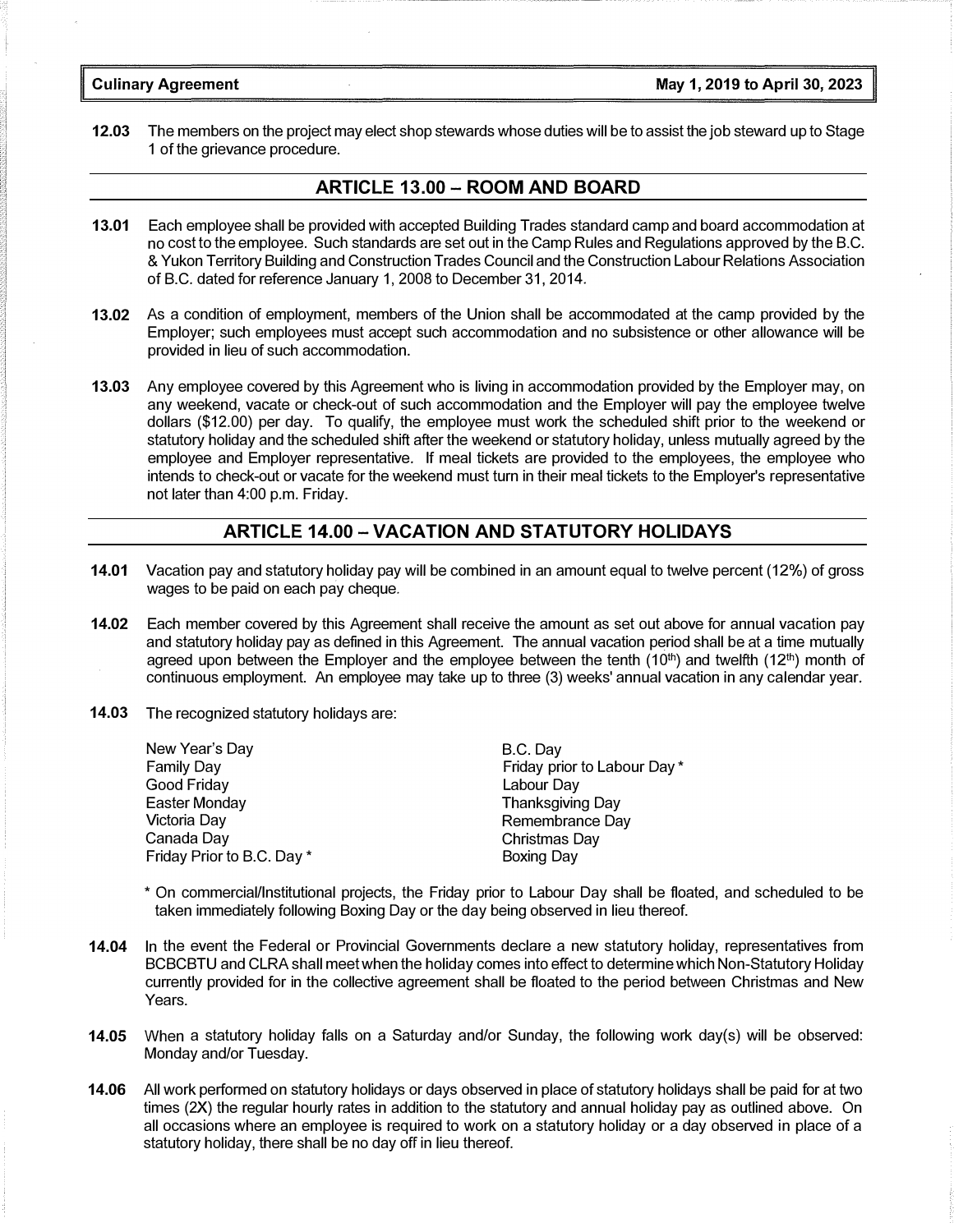- 14.07 Should a day be declared a statutory holiday by the Federal and/or Provincial Government on a permanent basis, in addition to those named above, then vacation pay and statutory holiday pay combined in an amount equal to twelve percent (12%) shall be paid commencing on the date such holiday is observed.
- 14.08 The Employer agrees to pay the cost of transportation, subject to the terms and conditions of Article 7.00 -Initial and Terminal Travel, on an employee's annual vacation to point of hire, between the tenth (10<sup>th</sup>) and twelfth  $(12<sup>th</sup>)$  month of continuous employment. Such transportation shall, however, not include travel time.

#### ARTICLE 15.00 - HEALTH PLAN BENEFITS

15.01 The Employer agrees that all employees covered by this Agreement shall be covered under and protected by the Health Care Plan provided for by the UNITE HERE Union, Local 40. The Employer shall contribute, on behalf of each employee covered by this Agreement, the amount reflected in Appendix "A" for each hour worked.

#### ARTICLE 16.00 - PENSION PLAN

16.01 The Employer shall contribute the amount reflected in Appendix "A" for each hour worked to the Culinary Workers, Local 40 Pension Plan, in trust, or such other person or corporation, in trust, as the parties hereto may agree from time to time in writing on behalf of every employee covered by this Agreement.

#### ARTICLE 17.00-CONTRACT ADMINISTRATION FUND

17.01 The Employer shall contribute the amount reflected in Appendix "A" for each hour worked on behalf of each employee working under the terms of this Agreement, to the CLR Contract Administration Fund. CLR may alter this amount with sixty (60) days written notice.

The Union will forward to CLR all monies received in accordance with the standard remittance form utilized by the Union. Such payments to CLR shall be made by the Union not later than the last day of the month in which such amount was received and shall be accompanied by a summary report that provides hours of work and fund remittances by each Employer under the Agreement.

It is understood that any cost incurred by the Union in remittance notification or changes thereto shall be borne by CLR. The Union will not have any responsibility for delinquent monies from individual employers.

#### ARTICLE 18.00 -JOINT INDUSTRIAL CATERING ADVANCEMENT FUND

18.01 The Employer and the Union agree that, effective upon ratification and continuing each year thereafter, the Employer shall remit the amount reflected in Appendix "A" for each hour worked for the establishment and maintenance of an Industrial Catering Advancement Fund. This fund shall be administered by an eight (8) person Board of Trustees to be appointed equally by the Construction Labour Relations Association of BC and the Union. The Fund, if deemed in the best interests of the Parties and the Union by the Trustees, may be used for, but not limited to, the following purposes: Public Relations, Collective Bargaining expenses such as cost of meeting rooms, printing of Collective Agreements and supplying of necessary lunches, and such other industry wide endeavours as may be agreed upon for the best interests of the industry by the Trustees.

The Joint Industrial Catering Advancement Fund shall be audited by a Certified Chartered Accounting Firm at least once a year with a full report given to the Trustees of all Items of income and expense and shall at all times, be operated under the guidelines and regulations as set forth by both the Federal and Provincial tax authorities.

All monies paid into this Fund shall be held in escrow until such time as a trust document has been developed by National Association of Camp Management Contractors and executed by National Association of Camp Management Contractors and the Union. Such trust document shall be completed within thirty (30) days of ratification of this Agreement.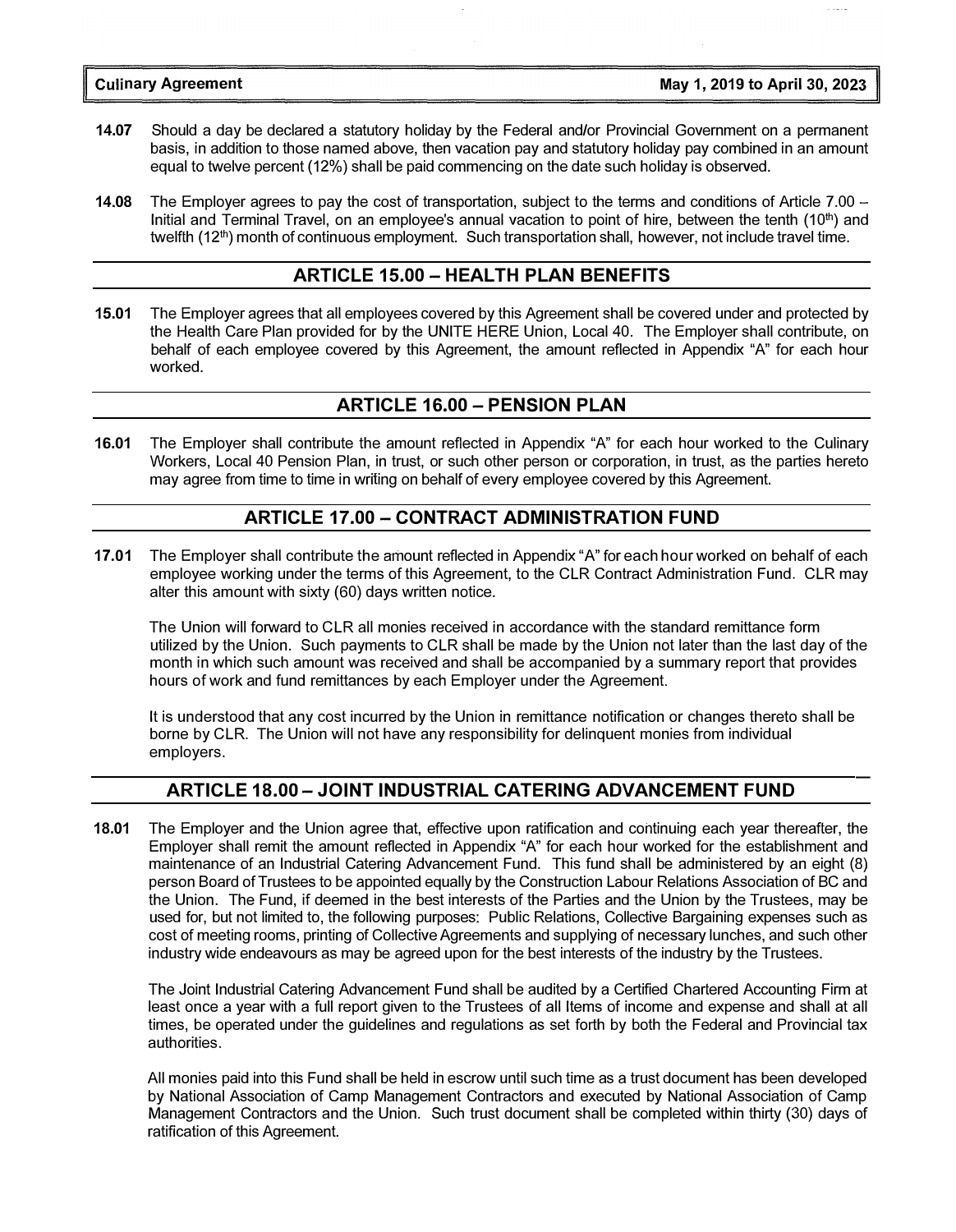### ARTICLE 19.00 - CULINARY WORKERS JOINT LIAISON COMMITTEE

- 19.01 The parties to this Agreement agree to immediately enter into a Declaration of Trust on behalf of the members of the Construction Labour Relations Association of BC signatory to this Agreement and UNITE HERE Union, Local 40.
- 19.02 Such Declaration of Trust shall set out the purposes of the Culinary Workers Joint Liaison Committee and shall be substantially as follows:

Examine and determine job classifications with descriptions of the classifications required of employees in each job classification; examinations of apprenticeship, accident prevention, public and industry relations; and matters of mutual interest.

- 19.03 The Culinary Workers Joint Liaison Committee will be formed of four members of Construction Labour Relations Association of B.C. nominated by Employers signatory to this Agreement and four members of and nominated by UNITE HERE Union, Local 40 and who shall meet as required by either party, at which meetings two members of each party will constitute a quorum. The Committee shall have the power on behalf of the respective parties hereto to adjust trade disputes, grievances or establish regulations governing the conduct of their members.
- 19.04 Any matter brought to the Culinary Workers Joint Liaison Committee as a grievance shall be determined by majority vote of the Committee and such majority decision shall be final and binding.
- 19.05 The Employer shall contribute the amount reflected in Appendix "A" for each hour worked by all employees covered by this Agreement to the Culinary Workers Joint Liaison Committee.

#### ARTICLE 20.00 - BCYT COUNCIL FUND

20.01 The Employer shall deduct the amount reflected in Appendix "A" from each employee for each hour worked and remit it to the Secretary of UNITE HERE Local 40.

#### ARTICLE 21.00 -JURISDICTIONAL ASSIGNMENT PLAN FUND

21.01 The Employer shall contribute the amount reflected in Appendix "A" for each hour worked by all employees covered by this agreement which will be paid to the trustees of the Jurisdictional Assignment Plan Fund in accordance with the standard remittance form provided for in this Agreement.

Where the Employer makes an assignment of work to another constituent union or local union of the BC BC BTU, which is challenged under the JA Plan, the union will not make any claim or hiring any independent action for back pay or any other damages through the Umpire, Arbitration or the B.C. Labour Relations Board, unless the union has obtained a ruling from the Umpire in its favour, in which event the union shall be entitled to claim damages through collective agreement arbitration for noncompliance with the Umpire's ruling for the period subsequent to the ruling.

#### ARTICLE 22.00-REHABILITATION FUND

- 22.01 The Employer shall contribute the amount reflected in Appendix "A" for each hour worked for each employee covered by this Agreement to the Construction Industry Rehabilitation Fund. It is understood and agreed that a joint committee will meet and review the merging of Rehabilitation and Health and Safety administration.
- 22.02 The Employer shall deduct the amount reflected in Appendix "A" for each hour worked for each employee covered by this Agreement and remit this amount to the Construction Industry Rehabilitation Fund.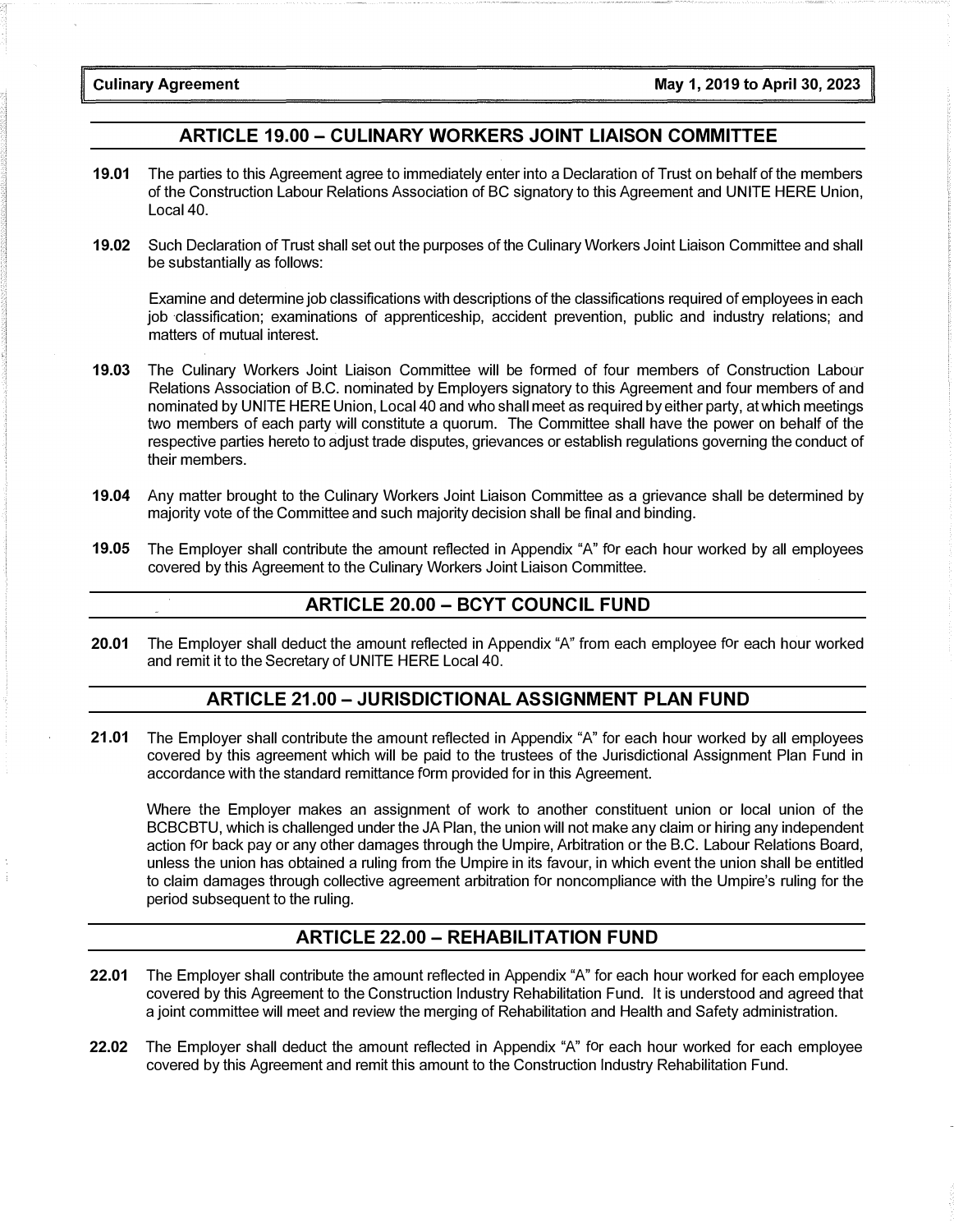### ARTICLE 23.00 - CONSTRUCTION INDUSTRY OF BC SUBSTANCE ABUSE TESTING AND TREATMENT PROGRAM (D&A POLICY) .

23.01 The D&A Policy, as agreed to between the BCBCBTU and CLR, shall be binding upon the Parties and the Parties shall be bound by the decisions of the Policy Administration Committee (PAC) of the D&A Policy. The Employer shall contribute the amount reflected in Appendix "A" for each hour worked by employees covered by this Agreement to the D&A Policy.

### ARTICLE 24.00 - REMITTANCE

- 24.01 The liability of the Employer for the employee Health Care and Pension Funds as identified in Articles 15 and 16 shall be limited to making the prescribed contributions in accordance with the Agreement.
- **24.02** The Employer agrees to forward all monies payable in respect of all funds on or before the fifteenth (15<sup>th</sup>) day of the month following the actual performance of work and shall forward such contributions between the first  $(1<sup>st</sup>)$  and fifteenth  $(15<sup>th</sup>)$  day of each month.
- 24.03 A form shall be supplied by the Union for the Employer to identify all contributions as required by this clause and such form shall indicate the address to which contributions shall be sent.
- 24.04 In the event an Employer fails to remit contributions to the funds in conformity with this clause of the Agreement, the Union is free to take any economic action it deems necessary against such Employer and such action shall not be considered a violation of this Agreement.
- 24.05 The Business Representative of Local 40 may inspect, during regular business hours, an Employer's records of time worked by employees and contributions made to the funds.

### ARTICLE 25.00 - TRADE QUALIFICATIONS

25.01 Trade qualifications are to be determined by a Joint Board of Union and Management (Culinary Workers' Joint Liaison Committee) for those members not in receipt of trade papers. All new members may be required to appear before the Board before being dispatched.

### ARTICLE 26.00 - HEALTH AND SAFETY

- 26.01 Accident Prevention regulations made pursuant to the WorkSafeBC regulations together with those adopted and published by the Employer shall be observed at all times. It shall not be cause for dismissal if an employee refuses to work in contravention of such regulations. An employee may be terminated if they fail to comply, after being duly warned of any violation of WorkSafeBC regulations or Employer Safety Rules.
- 26.02 The Employer may, in conformity with recognized safety standards, use any type design, number or variety of machines or electrical appliances.
- 26.03 The Union shall ensure, as far as possible, that its members are familiar with all standard safety regulations and practices.
- 26.04 Employees shall be required to provide and maintain current certificates of absence from T.B., V.D. or any infectious or contagious diseases where there has been known exposure. Food handler certificates shall be paid for by the Joint Industrial Catering Advancement Fund. Each employee employed in the preparation or handling of food must possess a Food Handler's Certificate. All other medicals as may be required by the Employer shall be paid for by the Employer.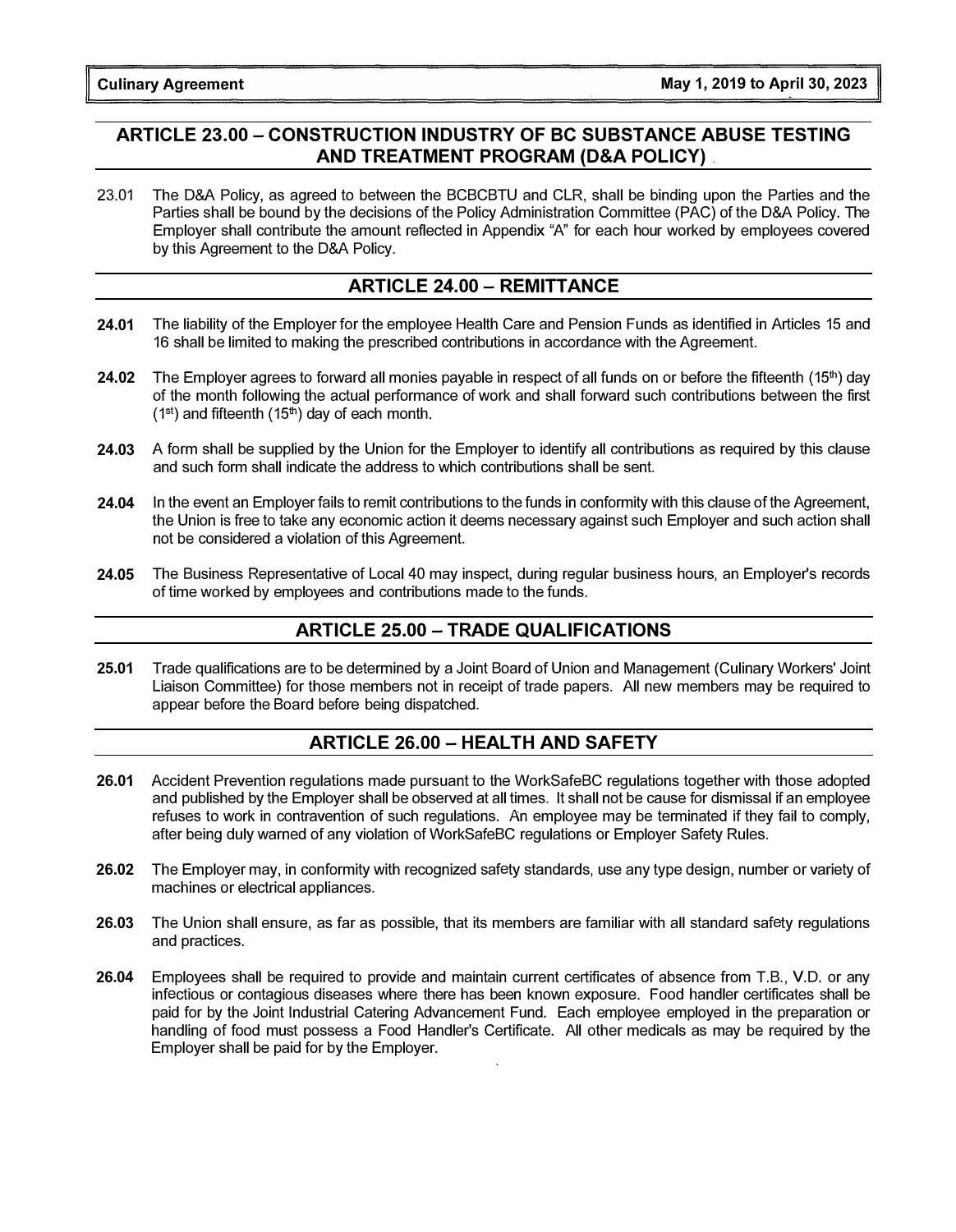#### ARTICLE 27.00- PUBLIC RELATIONS

27.01 The parties hereto mutually undertake to do all possible to ensure that in relationship with the general public and the owner-client every effort will be made toward the end that tactful relations are established and maintained.

#### ARTICLE 28.00 - DISPUTES

- 28.01 The Union reserves the right to render assistance to other Labour organizations. Refusal on the part of the Union members to work with non-Union workers or workers whose organization is not affiliated to the Building Trades Council shall not be deemed a breach of this Agreement. Refusal to work shall not take place until notice is first given in writing to the Employer involved, and the Union shall instruct the employees on such jobs to carefully put away all tools, materials, equipment or any other property of the Employer in a safe manner and to the entire satisfaction of the Employer.
- 28.02 Grievances: If, during the term of this Agreement there should arise any dispute or other matter of controversy as to the carrying out of the terms of this Agreement, its interpretation, application, operation or violation, then the aggrieved party must submit, in writing, full particulars of the matters complained of to the other party within thirty (30) days of its occurrence or the matter shall be deemed to be waived.
- 28.03 Before either party chooses to take the matter before the Culinary Workers Joint Liaison Committee, either party may refer the grievance directly to arbitration. Thereafter, the parties agree that arbitration would only be available to the parties should the Culinary Workers Joint Liaison Committee not arrive at a majority decision.
- 28.04 Failing the settlement of the matter complained of by the parties, then the matter shall be submitted to the Culinary Workers' Joint Liaison Committee by the aggrieved party, within five (5) days. The Liaison Committee shall examine the controversy, and the decision of settlement arrived at by the Liaison Committee shall be submitted to the parties within. fourteen ( 14) days of appointment or such longer period of time as the parties may mutually agree to. A majority decision of the Culinary Workers' Joint Liaison Committee shall be binding on the parties.
- 28.05 Upon receipt of a written grievance involving discharge, the matter shall be referred to the Culinary Workers' Joint Liaison Committee. The Employer involved must respond within seventy-two (72) hours from date of notification. Failure to comply with the time limit of seventy-two (72) hours the employee shall immediately be reinstated to their former position with all rights and conditions as though no termination took place.
- 28.06 If the Parties are unable to resolve a dispute within ten working days of a formal grievance being filed, then the dispute shall be referred to a three person arbitration panel. One panel representative shall be appointed by the Employer, and one panel representative shall be appointed by the Union, and the Panel Chair shall be one of the following two pre-selected Arbitrators: Mr. Stan Lanyon, and Mr. Vince Ready. All appointments shall be made within five working days of the dispute being referred to the panel, and the Parties shall use whichever pre-selected arbitrator is available first. Such process shall apply on all unresolved disputes.

#### ARTICLE 29.00 - LEAVES OF ABSENCE

- 29.01 The Employer shall grant a leave of absence to employees who are elected as delegates to attend Union conventions or as members of a negotiating committee. The Employer shall be given seven (7) days notice of such occurrence and shall not incur any cost whatsoever attendant to such permission being granted. The employee will suffer no loss of rights formerly enjoyed before such leave was granted.
- 29.02 Where an employee is absent for bona fide sickness recognized under the Health Care Plan as provided in this Agreement or absence for compensable injury under the Workers' Compensation and when proof of medical fitness is established further by a physician and/or WorkSafeBC, the employee shall be reinstated to their former position within the company on construction projects within seven (7) days of such notification. Cost of transportation to the job shall be borne by the Employer.
- 29.03 Employees shall be entitled to Pregnancy and Parental Leave in accordance with the provisions of the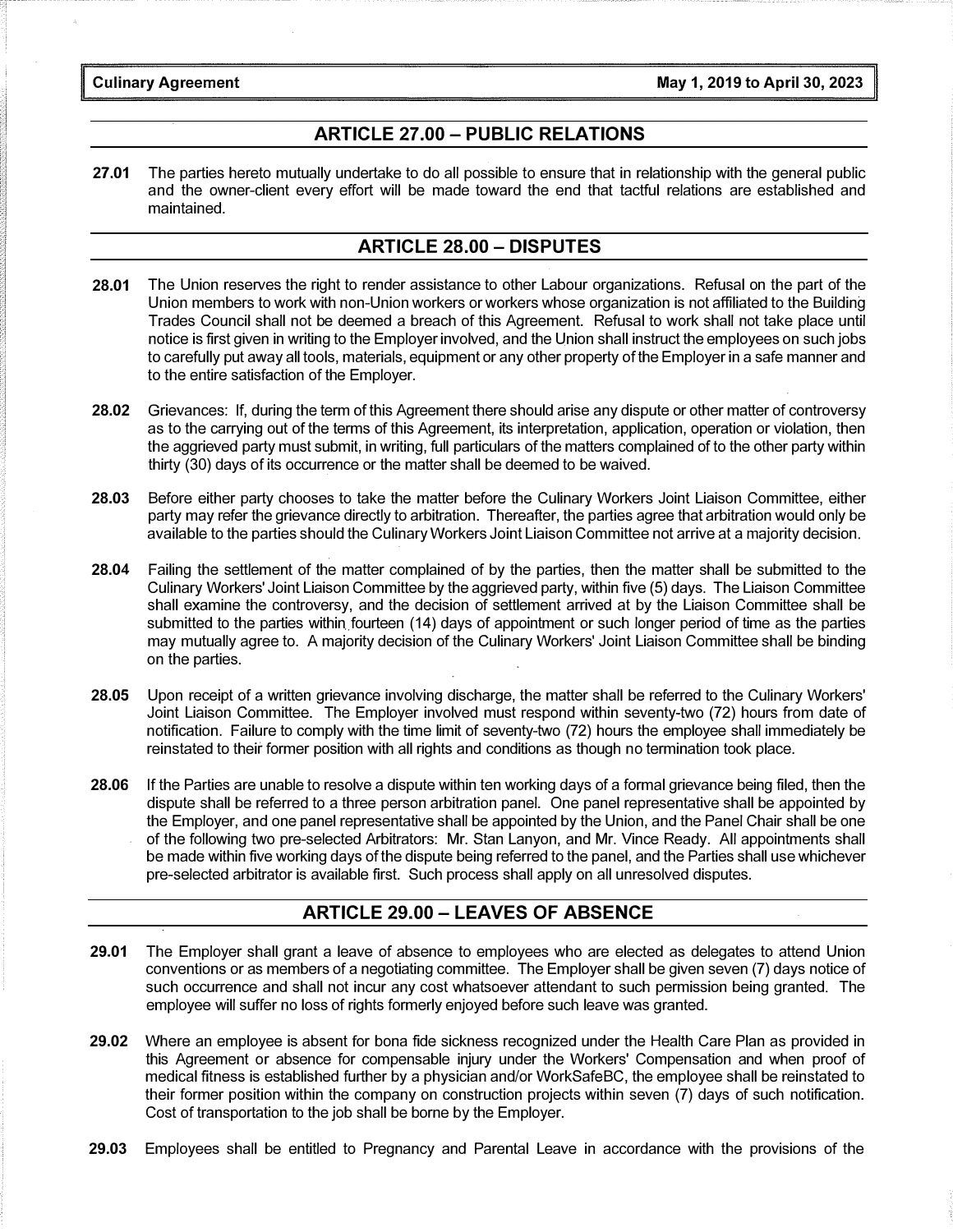Culinary Agreement May 1, 2019 to April 30, 2023

Employment Standards Act.

#### ARTICLE 30.00 - WAGE RATES

See Appendix "A" for a breakdown for the wage classifications.

This Agreement includes the following: Addendum One -- Definition and Interpretation Addendum Two -- Application Addendum Three -- Enabling Clause Addendum Four -- Hours of Work<br>  $u^4$ <sup>k</sup>  $u^4$  and  $v^4$   $u^4$  and  $v^2$   $u^2$   $v^2$ 

 $\mathcal{L}$ .<br>SIGNED THIS  $\frac{y + k}{\sqrt{N}}$  DAY OF Becember, 2019

#### SIGNED ON BEHALF OF:

CONSTRUCTION LABOUR RELATIONS ASSOCIATION OF BC

March 2020 SIGNED THIS  $4<sup>4</sup>$  DAY OF December

SIGNED ON BEHALF OF:

UNITE HERE LOCAL 40

( -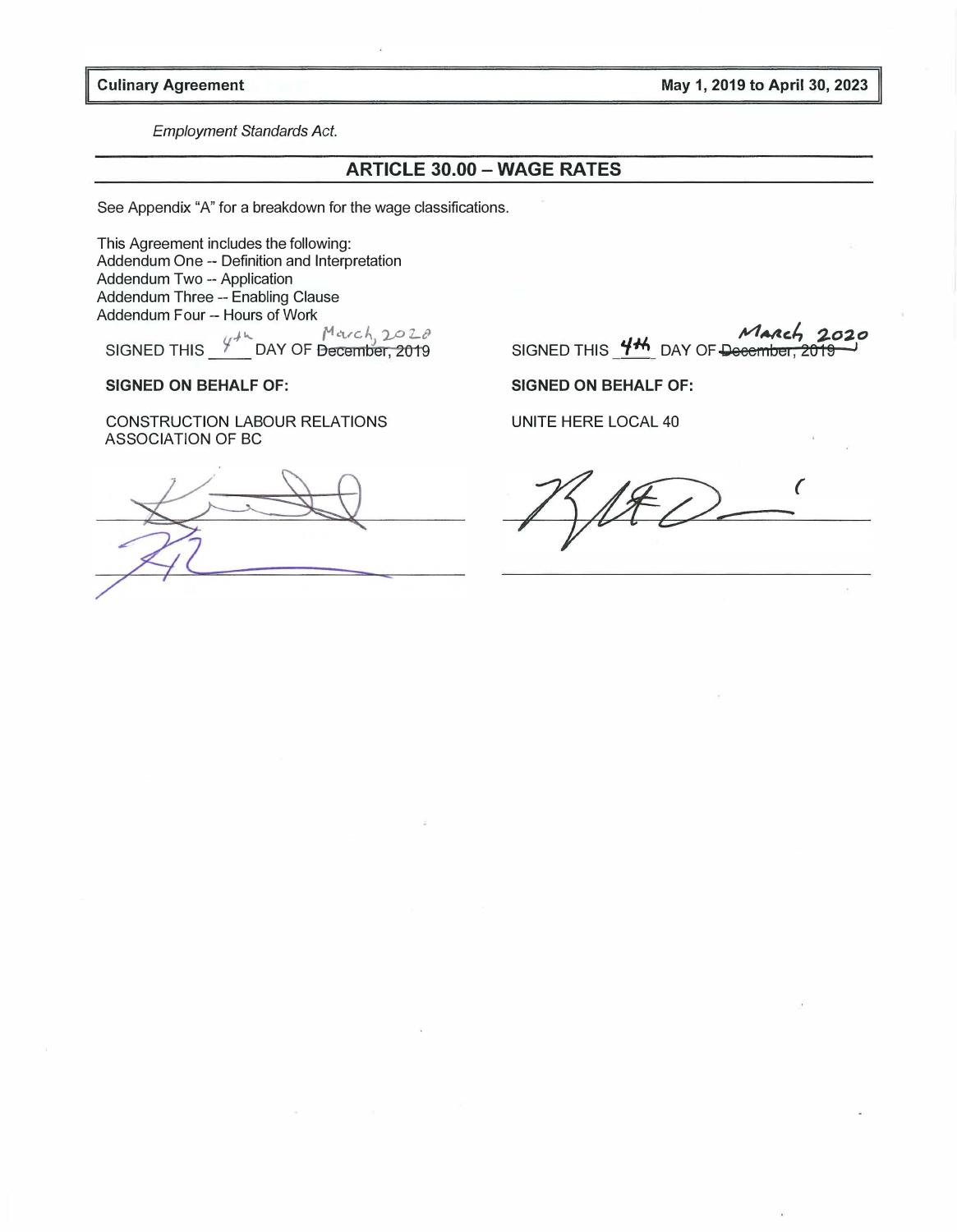Culinary Agreement

#### ADDENDUM ONE

#### Definition and Interpretation

Wherein a Head Camp Attendant is employed, they must be allowed time for supervision of the Camp Attendants. Such hours of supervision to be determined upon commencement of the project and shall remain in full force during the life of that project and shall be contained in a separate letter of understanding.

Meal Periods on split shifts shall be twenty (20) minutes per meal during the employee's work period on the employee's own time.

Straight shift employees shall have one-half (1/2) hour for a meal period on the employee's own time.

Any time off other than rest and/or meal periods shall be considered a split shift.

Management employees shall not perform any work or duties over which the Union has jurisdiction as identified in Article 30 of this Collective Agreement.

Night Shift: For the purpose of overtime on night shift, all hours worked on Saturday and/or Sunday are to be identified as hours worked within that calendar day.

Weekend overtime shall be worked on a rotation basis to be evenly distributed to those employees working within the originating classification.

All employees covered by this Collective Agreement shall live in the camp.

#### ADDENDUM TWO

#### Application

The parties hereto mutually recognize and agree that Article 1 -- Extent, subsection 3.01 -- Application, recognizes that the Collective Agreement applies to all construction projects in the Province of British Columbia other than projects or sectors for which there are separate Collective Agreements covering such projects and/or sectors.

#### ADDENDUM THREE

#### Enabling Clause

The Union, in conjunction with the Employer's representative or the Employers bidding work in the respective jurisdictions or sectors, may determine on a job by job basis if special dispensation is required to become competitive and should the necessity arise, may, by mutual agreement in writing, amend or delete any terms or conditions of the Agreement for the length of the job. This Letter of Understanding will not or cannot alter or change any term or condition of the Collective Agreement other than that identified in writing for the project wherein the request is granted. No joint industry funds as negotiated between the BCBCBTU and CLR or individual dues to umbrella organizations, will be reduced or eliminated through enabling, without the prior written consent of the BCBCBTU and CLR.

#### ADDENDUM FOUR

#### Hours of Work

Should the outside trades adopt a compressed work week consisting of four (4) days of ten (10) hours daily, the following shall constitute the hours of work for employees covered by this Agreement.

(i) Four (4) consecutive days Monday to Thursday. Straight time up to ten (10) hours daily. All hours in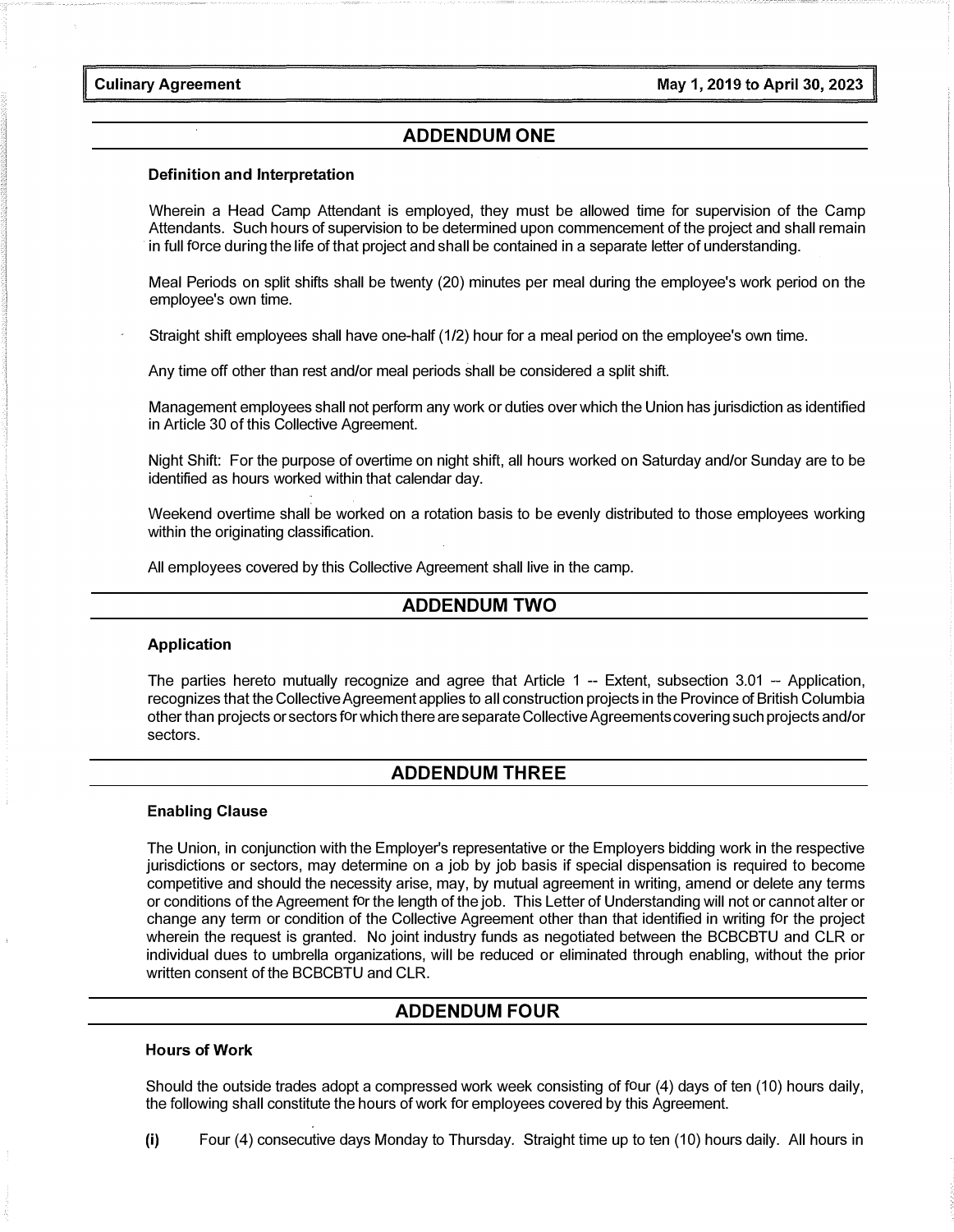excess of ten (10) hours will be paid at time and one-half (1-1/2) the hourly rate for the first two (2) hours and double-time thereafter.

- (ii) On the fifth (5th) and sixth (6th) days, the first eight (8) hours will be paid at time and one-half (1-1/2) and double time thereafter.
- (iii) On the seventh (7th) day all hours will be paid at double time.
- $(iv)$  Overtime on Saturdays has been sunset for the term of this Agreement at one and one-half  $(1\frac{1}{2})$ times for the first ten (10) hours on all projects. See LOU re: Saturday Overtime Rates attached to this Agreement.

#### Statutory Holidays

All statutory holidays which occur during a compressed work week shall be observed on the actual day of the statutory holiday, even if such day would otherwise have been a regularly scheduled day off (e.g. the Friday of a Monday to Thursday compressed work week, or a Saturday, or Sunday, etc.). When a statutory holiday is observed in accordance with the foregoing, overtime rates shall not apply on a regular work day in lieu of the statutory holiday. All statutory holidays which occur on the second ·or third day of a compressed work week schedule may be rescheduled by prior mutual agreement of the Employer and the Union.

#### Split Shift Premium

- (i) Monday to Thursday, following thirteen (13) hours -- time and one-half (1-1/2).
- (ii) Friday or Saturday, following twelve (12) hours -- double time.
- (iii) Sundays, following twelve (12) hours -- two and one-half (2-1/2) times the hourly rate.

A half shift Monday to Thursday will be five (5) hours.

#### Camp Attendant Work Loads

Monday to Thursday, the work load will be fifty-two (52) rooms.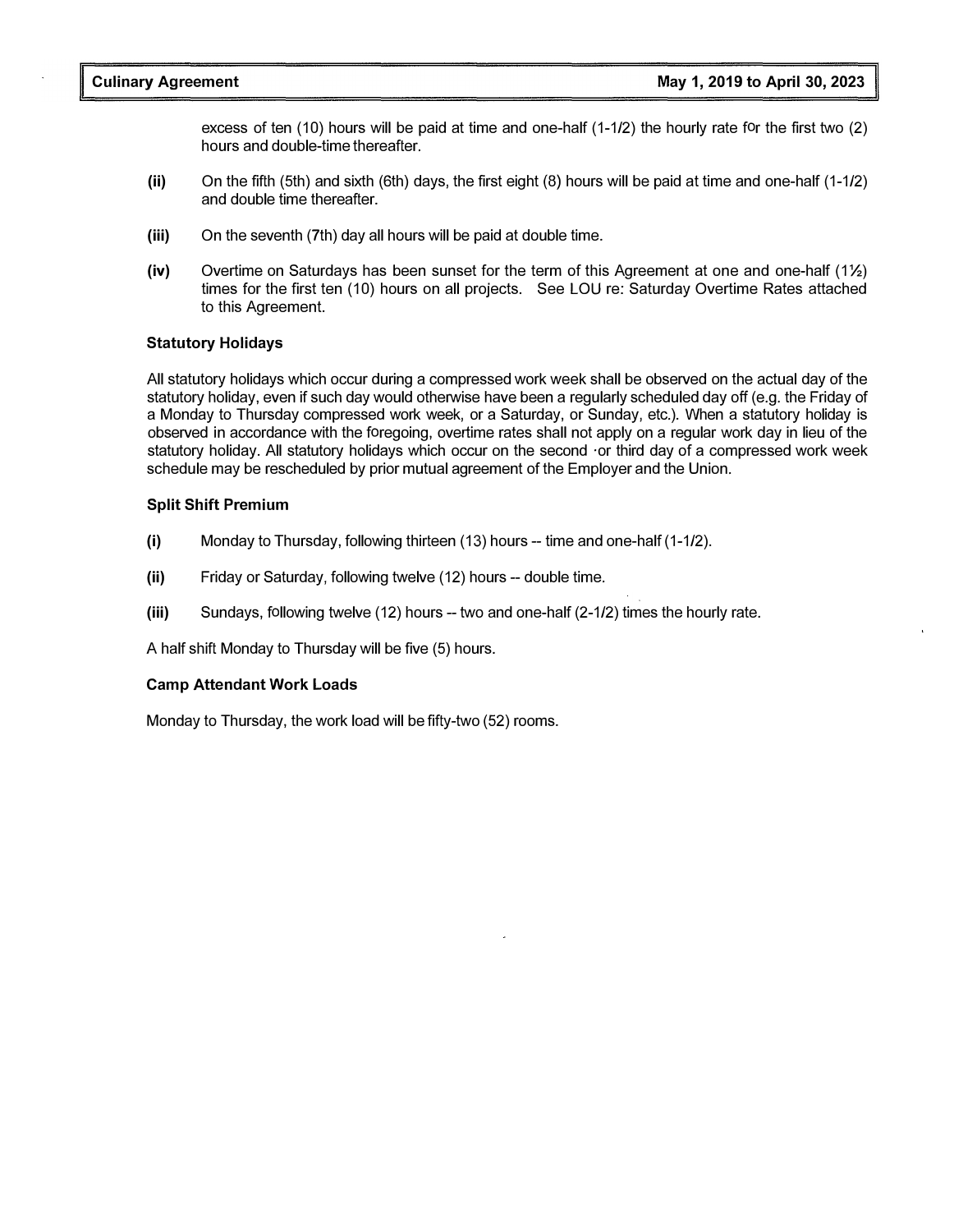### Culinary Agreement **May 1, 2019 to April 30, 202**3

|                                                |                                                       |                                    | June 17, 2019                      |                              | May 1, 2020                                           |                                    |                                    |                              |
|------------------------------------------------|-------------------------------------------------------|------------------------------------|------------------------------------|------------------------------|-------------------------------------------------------|------------------------------------|------------------------------------|------------------------------|
| <b>Breakdown of</b><br><b>Monetary Package</b> | Minimum<br>Straight<br>Time<br>Hourly<br>Wage<br>Rate | Vacation<br>& Holiday<br>Pay (12%) | Total<br>Employer<br>Contributions | Total<br>Monetary<br>Package | Minimum<br>Straight<br>Time<br>Hourly<br>Wage<br>Rate | Vacation<br>& Holiday<br>Pay (12%) | Total<br>Employer<br>Contributions | Total<br>Monetary<br>Package |
| Chef                                           | \$39.37                                               | \$4.72                             | \$7.00                             | \$51.09                      | \$40.02                                               | \$4.80                             | \$7.00                             | \$51.82                      |
| 1st Cook                                       | \$34.85                                               | \$4.18                             | \$7.00                             | \$46.03                      | \$35.43                                               | \$4.25                             | \$7.00                             | \$46.68                      |
| 2nd Cook                                       | \$31.88                                               | \$3.83                             | \$7.00                             | \$42.71                      | \$32.41                                               | \$3.89                             | \$7.00                             | \$43.30                      |
| 3rd Cook                                       | \$30.05                                               | \$3.61                             | \$7.00                             | \$40.66                      | \$30.55                                               | \$3.67                             | \$7.00                             | \$41.22                      |
| <b>Baker</b>                                   | \$34.85                                               | \$4.18                             | \$7.00                             | \$46.03                      | \$35.43                                               | \$4.25                             | \$7.00                             | \$46.68                      |
| <b>Baker's Helper</b>                          | \$26.63                                               | \$3.20                             | \$7.00                             | \$36.83                      | \$27.07                                               | \$3.25                             | \$7.00                             | \$37.32                      |
| Salad/Sandwich Person                          | \$27.05                                               | \$3.25                             | \$7.00                             | \$37.30                      | \$27.50                                               | \$3.30                             | \$7.00                             | \$37.80                      |
| <b>Head General Help</b>                       | \$26.92                                               | \$3.23                             | \$7.00                             | \$37.15                      | \$27.36                                               | \$3.28                             | \$7.00                             | \$37.64                      |
| General Help                                   | \$26.61                                               | \$3.19                             | \$7.00                             | \$36.80                      | \$27.05                                               | \$3.25                             | \$7.00                             | \$37.30                      |
| Mess Hall Attendant                            | \$26.61                                               | \$3.19                             | \$7.00                             | \$36.80                      | \$27.05                                               | \$3.25                             | \$7.00                             | \$37.30                      |
| Dishwasher/Pots                                | \$26.61                                               | \$3.19                             | \$7.00                             | \$36.80                      | \$27.05                                               | \$3.25                             | \$7.00                             | \$37.30                      |
| <b>Head Camp Attendant</b>                     | \$26.92                                               | \$3.23                             | \$7.00                             | \$37.15                      | \$27.36                                               | \$3.28                             | \$7.00                             | \$37.64                      |
| Camp Attendant                                 | \$26.18                                               | \$3.14                             | \$7.00                             | \$36.32                      | \$26.61                                               | \$3.19                             | \$7.00                             | \$36.80                      |
| Janitor/Utility                                | \$26.61                                               | \$3.19                             | \$7.00                             | \$36.80                      | \$27.05                                               | \$3.25                             | \$7.00                             | \$37.30                      |
| <b>CA/Retail</b>                               | \$26.92                                               | \$3.23                             | \$7.00                             | \$37.15                      | \$27.36                                               | \$3.28                             | \$7.00                             | \$37.64                      |

### APPENDIX "A" - WAGE SYNOPSIS

1. JAPlan Contributions have been temporarily suspended commencing May 1, 2018.

| <b>Employer Contributions</b>                        |   | June 17, 2019 | May 1, 2020 |
|------------------------------------------------------|---|---------------|-------------|
| <b>Health Plan Benefits</b>                          | W | \$2.80        | \$2.80      |
| <b>Pension Plan</b>                                  | w | \$3.85        | \$3.85      |
| <b>Contract Administration Fund</b>                  | W | \$0.13        | \$0.13      |
| Joint Industrial Catering Advancement Fund           | w | \$0.10        | \$0.10      |
| Culinary Workers Joint Liason Committee              | w | \$0.02        | \$0.02      |
| JAPlan <sup>1</sup>                                  | w | n/a           | n/a         |
| <b>BCBCBTU</b>                                       | w | \$0.05        | \$0.05      |
| <b>D&amp;A Policy</b>                                | W | \$0.01        | \$0.01      |
| <b>Rehabilitation Fund</b>                           | w | \$0.04        | \$0.04      |
| * Total Employer Contributions - Straight Time Hours |   | \$7.00        | \$7.00      |
| * Total Employer Contributions - 1.5X Overtime Hours |   | \$7.00        | \$7.00      |
| * Total Employer Contributions - 2X Overtime Hours   |   | \$7.00        | \$7.00      |

All Employer contributions are based on hours worked.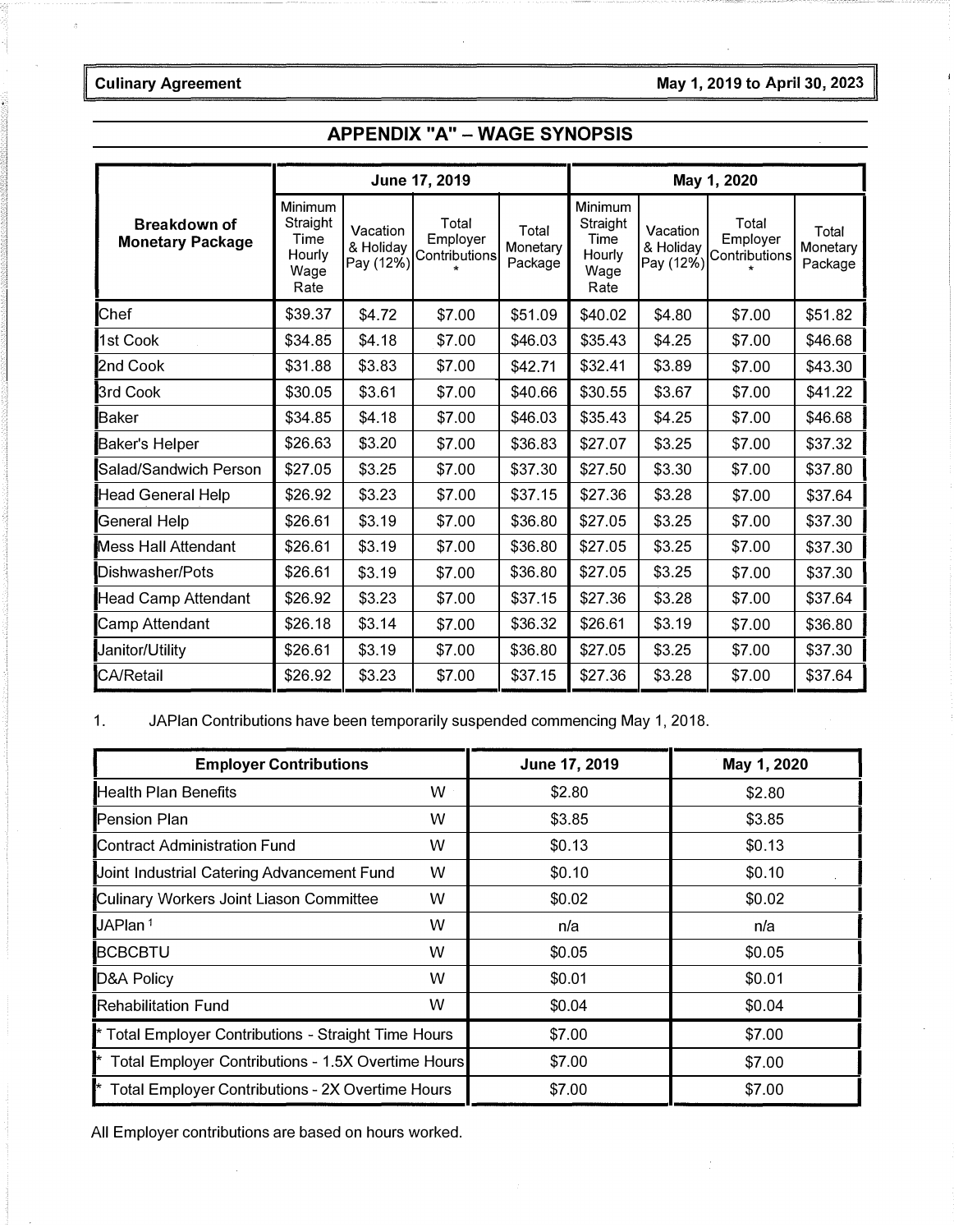## APPENDIX "A" - WAGE SYNOPSIS (cont'd)

|                            |                        | June 17, 2019                      |                        | May 1, 2020     |                                    |                        |  |
|----------------------------|------------------------|------------------------------------|------------------------|-----------------|------------------------------------|------------------------|--|
| <b>Employee Deductions</b> | Monthly<br><b>Dues</b> | <b>BCYT</b>                        | Rehabilitation<br>Fund | Monthly<br>Dues | <b>BCYT</b>                        | Rehabilitation<br>Fund |  |
|                            |                        | W                                  | w                      |                 | w                                  | w                      |  |
| Chef                       | \$94.74                | \$0.10                             | \$0.04                 | \$96.04         | \$0.10                             | \$0.04                 |  |
| 1st Cook                   | \$85.70                | \$0.10                             | \$0.04                 | \$86.86         | \$0.10                             | \$0.04                 |  |
| 2nd Cook                   | \$79.76                | \$0.10                             | \$0.04                 | \$80.82         | \$0.10                             | \$0.04                 |  |
| 3rd Cook                   | \$76.10                | \$0.10                             | \$0.04                 | \$77.10         | \$0.10                             | \$0.04                 |  |
| Baker                      | \$85.70                | \$0.10                             | \$0.04                 | \$86.86         | \$0.10                             | \$0.04                 |  |
| Baker's Helper             | \$69.26                | \$0.10                             | \$0.04                 | \$70.14         | \$0.10                             | \$0.04                 |  |
| Salad/Sandwich Person      | \$70.10                | \$0.10                             | \$0.04                 | \$71.00         | \$0.10                             | \$0.04                 |  |
| <b>Head General Help</b>   | \$69.84                | \$0.10                             | \$0.04                 | \$70.72         | \$0.10                             | \$0.04                 |  |
| General Help               | \$69.22                | \$0.10                             | \$0.04                 | \$70.10         | \$0.10                             | \$0.04                 |  |
| <b>Mess Hall Attendant</b> | \$69.22                | \$0.10                             | \$0.04                 | \$70.10         | \$0.10                             | \$0.04                 |  |
| Dishwasher/Pots            | \$69.22                | \$0.10                             | \$0.04                 | \$70.10         | \$0.10                             | \$0.04                 |  |
| <b>Head Camp Attendant</b> | \$69.84                | \$0.10                             | \$0.04                 | \$70.72         | \$0.10                             | \$0.04                 |  |
| Camp Attendant             | \$68.36                | \$0.10                             | \$0.04                 | \$69.22         | \$0.10                             | \$0.04                 |  |
| Janitor/Utility            | \$69.22                | \$0.10                             | \$0.04                 | \$70.10         | \$0.10                             | \$0.04                 |  |
| <b>CA/Retail</b>           | \$69.84                | \$0.10                             | \$0.04                 | \$70.72         | \$0.10                             | \$0.04                 |  |
| <b>Monthly Dues</b>        |                        | Vary by classification - see above |                        |                 | Vary by classification - see above |                        |  |

All employee deductions are based on hours worked.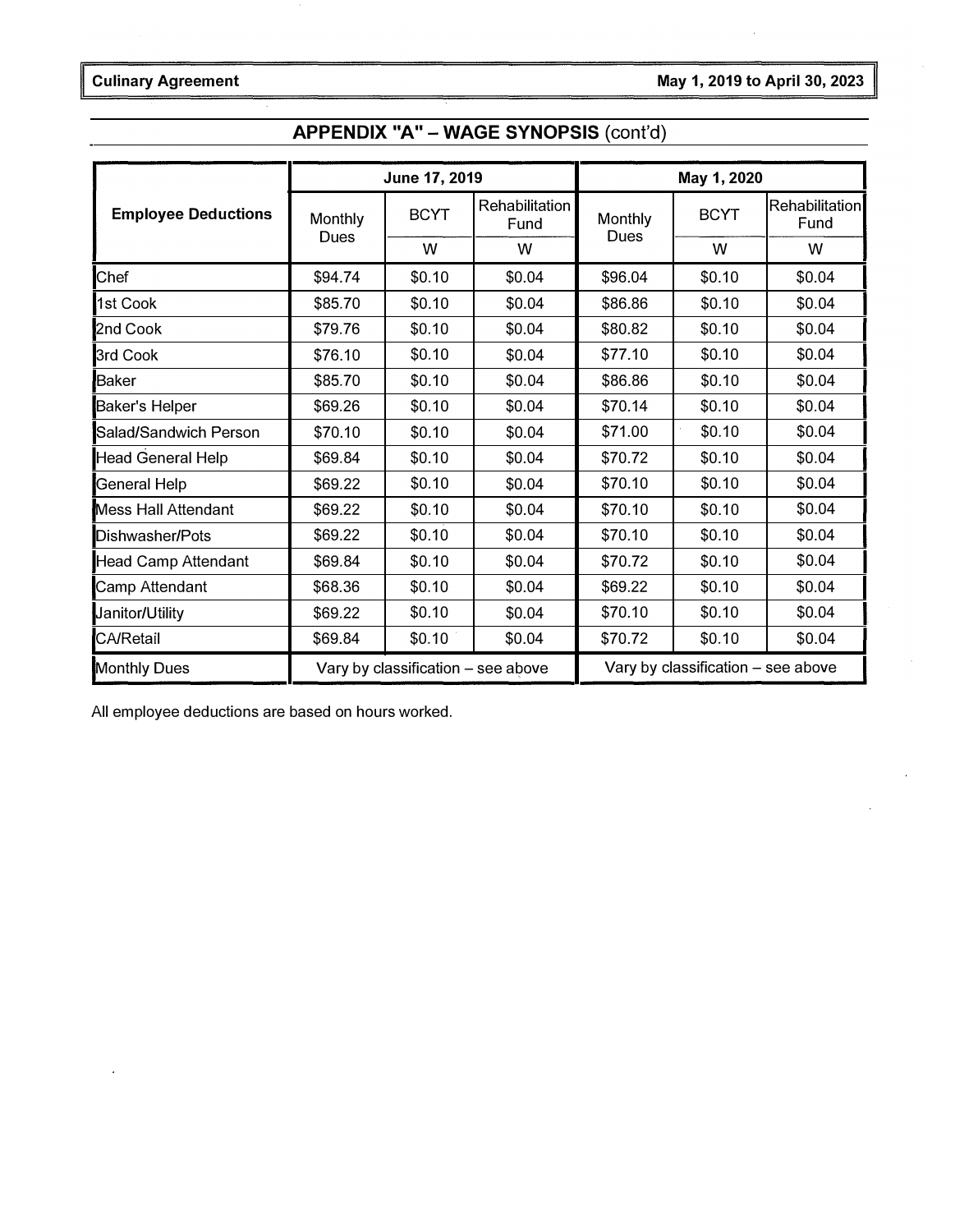#### Culinary Agreement **May 1, 2019** to April 30, 2023

### APPENDIX "A" - WAGE SYNOPSIS (cont'd)

|                                                |                                                       | May 1, 2021                        |                                    |                              | May 1, 2022                                           |                                    |                                    |                              |
|------------------------------------------------|-------------------------------------------------------|------------------------------------|------------------------------------|------------------------------|-------------------------------------------------------|------------------------------------|------------------------------------|------------------------------|
| <b>Breakdown of</b><br><b>Monetary Package</b> | Minimum<br>Straight<br>Time<br>Hourly<br>Wage<br>Rate | Vacation<br>& Holiday<br>Pay (12%) | Total<br>Employer<br>Contributions | Total<br>Monetary<br>Package | Minimum<br>Straight<br>Time<br>Hourly<br>Wage<br>Rate | Vacation<br>& Holiday<br>Pay (12%) | Total<br>Employer<br>Contributions | Total<br>Monetary<br>Package |
| Chef                                           | \$40.67                                               | \$4.88                             | \$7.00                             | \$52.55                      | \$41.32                                               | \$4.96                             | \$7.00                             | \$53.28                      |
| 1st Cook                                       | \$36.01                                               | \$4.32                             | \$7.00                             | \$47.33                      | \$36.59                                               | \$4.39                             | \$7.00                             | \$47.98                      |
| 2nd Cook                                       | \$32.94                                               | \$3.95                             | \$7.00                             | \$43.89                      | \$33.47                                               | \$4.02                             | \$7.00                             | \$44.49                      |
| 3rd Cook                                       | \$31.05                                               | \$3.73                             | \$7.00                             | \$41.78                      | \$31.55                                               | \$3.79                             | \$7.00                             | \$42.34                      |
| <b>Baker</b>                                   | \$36.01                                               | \$4.32                             | \$7.00                             | \$47.33                      | \$36.59                                               | \$4.39                             | \$7.00                             | \$47.98                      |
| Baker's Helper                                 | \$27.51                                               | \$3.30                             | \$7.00                             | \$37.81                      | \$27.95                                               | \$3.35                             | \$7.00                             | \$38.30                      |
| Salad/Sandwich Person                          | \$27.95                                               | \$3.35                             | \$7.00                             | \$38.30                      | \$28.40                                               | \$3.41                             | \$7.00                             | \$38.81                      |
| Head General Help                              | \$27.80                                               | \$3.34                             | \$7.00                             | \$38.14                      | \$28.24                                               | \$3.39                             | \$7.00                             | \$38.63                      |
| General Help                                   | \$27.49                                               | \$3.30                             | \$7.00                             | \$37.79                      | \$27.93                                               | \$3.35                             | \$7.00                             | \$38.28                      |
| <b>Mess Hall Attendant</b>                     | \$27.49                                               | \$3.30                             | \$7.00                             | \$37.79                      | \$27.93                                               | \$3.35                             | \$7.00                             | \$38.28                      |
| Dishwasher/Pots                                | \$27.49                                               | \$3.30                             | \$7.00                             | \$37.79                      | \$27.93                                               | \$3.35                             | \$7.00                             | \$38.28                      |
| <b>Head Camp Attendant</b>                     | \$27.80                                               | \$3.34                             | \$7.00                             | \$38.14                      | \$28.24                                               | \$3.39                             | \$7.00                             | \$38.63                      |
| <b>Camp Attendant</b>                          | \$27.04                                               | \$3.24                             | \$7.00                             | \$37.28                      | \$27.47                                               | \$3.30                             | \$7.00                             | \$37.77                      |
| Janitor/Utility                                | \$27.49                                               | \$3.30                             | \$7.00                             | \$37.79                      | \$27.93                                               | \$3.35                             | \$7.00                             | \$38.28                      |
| CA/Retail                                      | \$27.80                                               | \$3.34                             | \$7.00                             | \$38.14                      | \$28.24                                               | \$3.39                             | \$7.00                             | \$38.63                      |

1. JAPlan Contributions have been temporarily suspended commencing May 1, 2018.

| <b>Employer Contributions</b>                                 |   | May 1, 2021 | May 1, 2022 |
|---------------------------------------------------------------|---|-------------|-------------|
| <b>Health Plan Benefits</b>                                   | w | \$2.80      | \$2.80      |
| <b>Pension Plan</b>                                           | w | \$3.85      | \$3.85      |
| <b>Contract Administration Fund</b>                           | w | \$0.13      | \$0.13      |
| Joint Industrial Catering Advancement Fund                    | W | \$0.10      | \$0.10      |
| Culinary Workers Joint Liason Committee                       | w | \$0.02      | \$0.02      |
| JAPlan <sup>1</sup>                                           | w | n/a         | n/a         |
| <b>BCBCBTU</b>                                                | w | \$0.05      | \$0.05      |
| D&A Policy                                                    | w | \$0.01      | \$0.01      |
| <b>Rehabilitation Fund</b>                                    | w | \$0.04      | \$0.04      |
| * Total Employer Contributions - Straight Time Hours          |   | \$7.00      | \$7.00      |
| * Total Employer Contributions - 1.5X Overtime Hours          |   | \$7.00      | \$7.00      |
| <sup>*</sup> Total Employer Contributions - 2X Overtime Hours |   | \$7.00      | \$7.00      |

All Employer contributions are based on hours worked.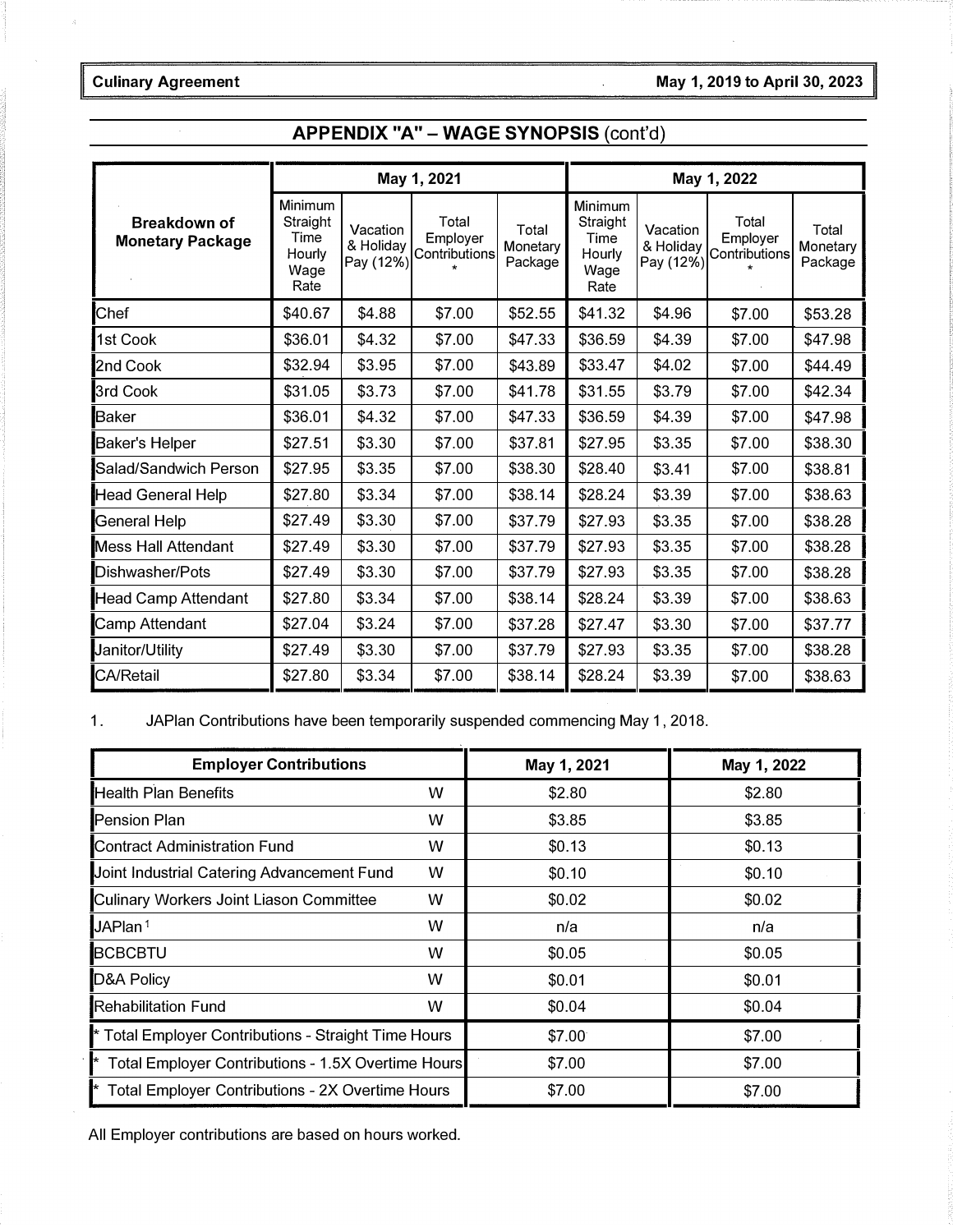## APPENDIX "A" - WAGE SYNOPSIS (cont'd)

|                            |                                    | May 1, 2021 |                        | May 1, 2022 |                                    |                        |  |
|----------------------------|------------------------------------|-------------|------------------------|-------------|------------------------------------|------------------------|--|
| <b>Employee Deductions</b> | Monthly                            | <b>BCYT</b> | Rehabilitation<br>Fund | Monthly     | <b>BCYT</b>                        | Rehabilitation<br>Fund |  |
|                            | Dues                               | W           | W                      | Dues        | W                                  | W                      |  |
| Chef                       | \$97.34                            | \$0.10      | \$0.04                 | \$98.64     | \$0.10                             | \$0.04                 |  |
| 1st Cook                   | \$88.02                            | \$0.10      | \$0.04                 | \$89.18     | \$0.10                             | \$0.04                 |  |
| 2nd Cook                   | \$81.88                            | \$0.10      | \$0.04                 | \$82.94     | \$0.10                             | \$0.04                 |  |
| 3rd Cook                   | \$78.10                            | \$0.10      | \$0.04                 | \$79.10     | \$0.10                             | \$0.04                 |  |
| Baker                      | \$88.02                            | \$0.10      | \$0.04                 | \$89.18     | \$0.10                             | \$0.04                 |  |
| Baker's Helper             | \$71.02                            | \$0.10      | \$0.04                 | \$71.90     | \$0.10                             | \$0.04                 |  |
| Salad/Sandwich Person      | \$71.90                            | \$0.10      | \$0.04                 | \$72.80     | \$0.10                             | \$0.04                 |  |
| <b>Head General Help</b>   | \$71.60                            | \$0.10      | \$0.04                 | \$72.48     | \$0.10                             | \$0.04                 |  |
| General Help               | \$70.98                            | \$0.10      | \$0.04                 | \$71.86     | \$0.10                             | \$0.04                 |  |
| <b>Mess Hall Attendant</b> | \$70.98                            | \$0.10      | \$0.04                 | \$71.86     | \$0.10                             | \$0.04                 |  |
| Dishwasher/Pots            | \$70.98                            | \$0.10      | \$0.04                 | \$71.86     | \$0.10                             | \$0.04                 |  |
| <b>Head Camp Attendant</b> | \$71.60                            | \$0.10      | \$0.04                 | \$72.48     | \$0.10                             | \$0.04                 |  |
| Camp Attendant             | \$70.08                            | \$0.10      | \$0.04                 | \$70.94     | \$0.10                             | \$0.04                 |  |
| Janitor/Utility            | \$70.98                            | \$0.10      | \$0.04                 | \$71.86     | \$0.10                             | \$0.04                 |  |
| <b>CA/Retail</b>           | \$71.60                            | \$0.10      | \$0.04                 | \$72.48     | \$0.10                             | \$0.04                 |  |
| <b>Monthly Dues</b>        | Vary by classification - see above |             |                        |             | Vary by classification - see above |                        |  |

All employee deductions are based on hours worked.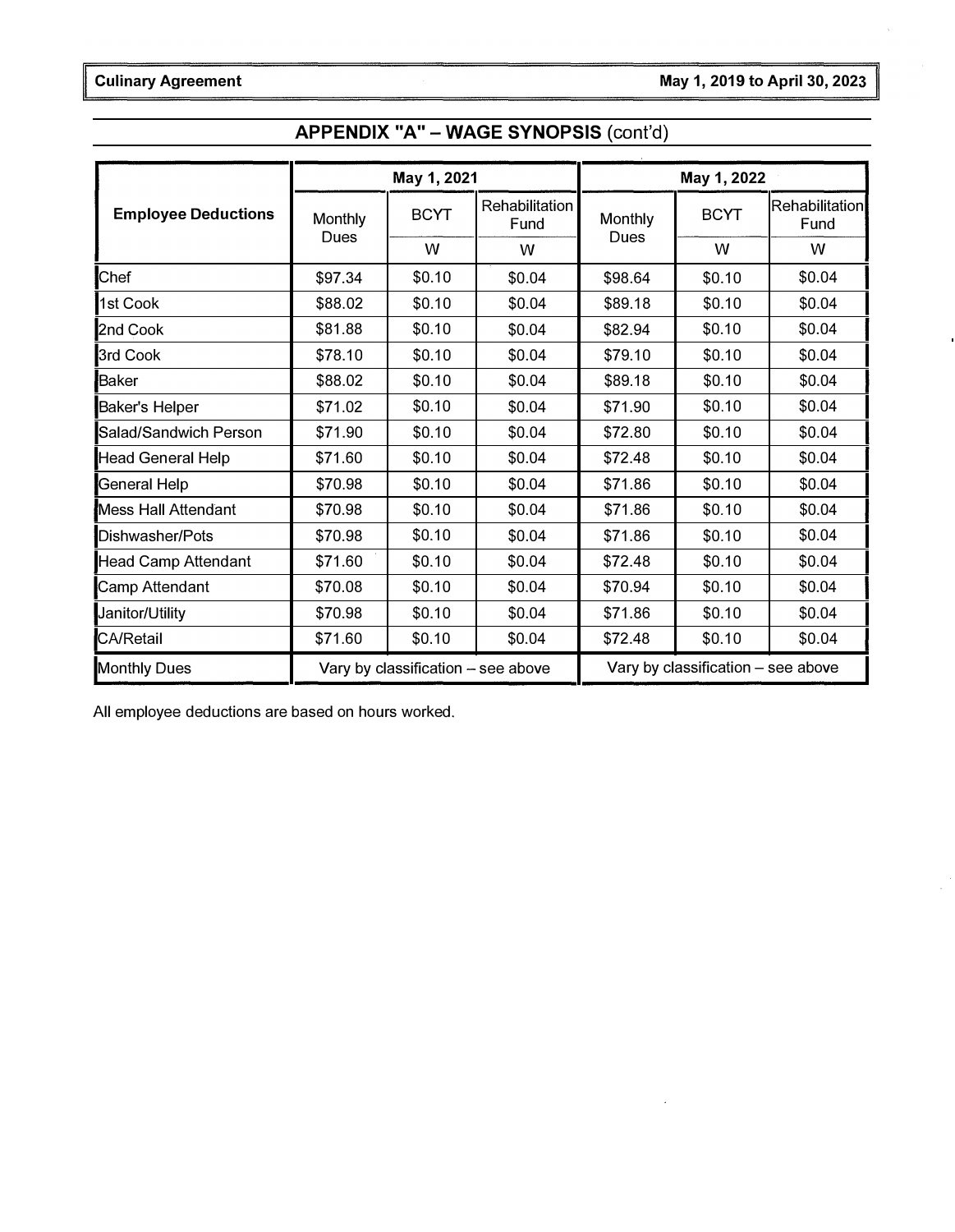### LETTER OF UNDERSTANDING - SATURDAY OVERTIME

To assist the parties in the securing more of the current market share of work in the Construction Industry in the Province of B.C., a committee of equal representation from BCBCBTU and CLR shall be established within six (6) months from the date of these recommendations and shall meet on a quarterly basis thereafter to determine the effect the following amendment has had on the securing of new contracts by CLR. CLR (and its members) shall provide the committee with such information as required to make the determination.

For the term of the renewed collective agreement expiring on April 30, 2023 unless renewed by mutual agreement, effective the first of the month following the date of implementation of these recommendations, overtime for the first ten (10) hours on Saturdays shall be paid at the rate of time and one-half (1.5X) the applicable straight time hourly rate and double time thereafter.

Collective agreements that currently provide for more hours being paid at the rate of time and one-half (1.5X) the applicable straight time hourly rate or for hours paid at less than time and one-half (1.5X) on Saturdays, the existing provisions shall continue to be applied.